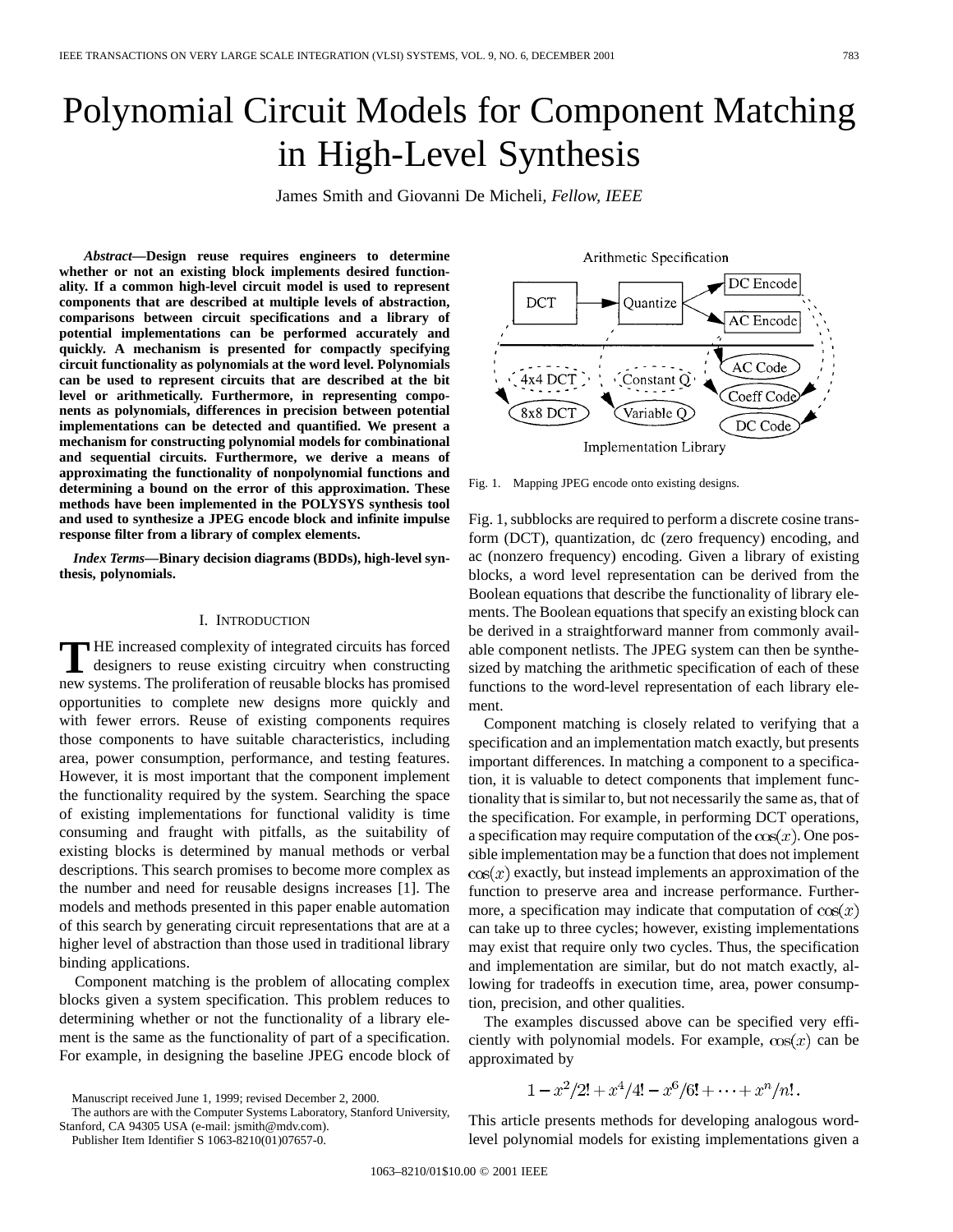bit-level description of the implementation. These methods are ideally suited for circuits that implement arithmetic functions and can be applied to combinational and sequential circuits.

This comparison often must be performed between arithmetic and bit-level abstractions of the functionality. Polynomial methods provide a means for generating word-level polynomial representations, given bit-level descriptions of an implementation. In generating a mathematical structure common to both levels of abstraction, allocation of complex components can be performed, closing the semantic gap between specifications such as those generated in MATLAB and implementations, such as those modeled with Boolean logic or hardware design languages (HDLs). This technique is used by the POLYSYS synthesis tool to map arithmetic specifications onto existing designs that are described by Boolean equations.

The techniques presented here are most effective for allocating blocks that are arithmetic intensive, but may contain significant control logic. Common application domains that fit this description include computer graphics and digital signal processing. To illustrate the application of the polynomial methods developed in this article, we map a JPEG encode specification to complex elements and compare the specification of a filter suitable for controlling the velocity of a tape through a tape drive to an existing filter. The arithmetic specification for the JPEG encode block and the IIR filter are derived from MATLAB, while the existing implementation are described by Boolean equations.

# II. RELATED WORK

Reusable blocks have traditionally been characterized by verbal or object-oriented descriptions [2], [3] such as "ethernet core" or "rasterizer," combined with component-specific attributes, such as "floating point" or "integer," and waveforms. Precise descriptions of functionality are usually restricted to smaller blocks such as combinational logic gates or simple arithmetic operations (e.g., addition or multiplication). For example, in allocating a JPEG block, current techniques may require that the specification and implementation both be described by the keyword "JPEG." This description is imprecise, however, as potential JPEG implementations may implement different compression schemes, different levels of accuracy, or operations on data sets of different sizes.

Component matching has historically been restricted to matching bit-level circuit specifications to logic gates. Many structures, such as binary decision diagrams (BDDs) [4], are ideal for mapping combinational logic onto a library of gates. The canonicity and ease of composition that BDDs provide make them ideal for matching small combinational circuits. However, for more complex functions, like multiplication, the potentially exponential size of BDD structures makes comparison of BDDs time consuming and memory intensive. When comparisons are sought between functions that are not described at the bit level, BDD structures are not sufficient to represent circuit functionality. Furthermore, BDDs can yield information on whether or not a specification and implementation match exactly, but offer no path for quantifying the degree to which the two differ. That is, two functions that have similar, but not equal, BDD structures may implement drastically different arithmetic functions, while two very different BDDs may implement the same mathematical operation with different degrees of precision.

Binary moment diagrams (BMDs) [5] have been developed to ease the memory and time required to manipulate complex structures by generating word level representations. BMDs have been used to verify the functionality of linear circuits [6] and could be adapted to perform component matching for those circuits. However, BMDs are unsuitable for use in non linear functions because of the resulting exponential complexity. hybrid decision diagrams [7] and multiterminal BDDs [8] suffer from similar restrictions. power hybrid decision diagrams (PHDDs), developed in [9] are well suited to handling the non linearities associated with floating point arithmetic, but can still require, in the worst case, an exponentially large data structure to represent nonlinear functions.

In order to raise the complexity of blocks for which a functional characterization can be generated, algorithms have been developed to reduce the size of circuit representations. This can be achieved by generating data structures that represent an approximation of circuit functionality. For example, in [10], a compact circuit approximation is derived that minimizes the number of input assignments for which the approximation and the actual circuit differ. In contrast, our work generates a compact circuit approximation that minimizes the numerical distance between the functionality of the representation and the actual block. Similarly, the allocation mechanism presented in this paper determines the accuracy of a match by the numerical distance between a specification and a possible implementation.

Minato introduced a method for modeling and manipulating circuits that implement polynomial functions using zero-suppressed BDDs [11]. This structure provides an efficient representation for those circuits for which a polynomial description is specified, but becomes exponentially large if discontinuities exist in the function. The methods we will present here develop a mechanism for deriving the polynomial representation given a Boolean circuit description. In addition, we will present a mechanism for detecting circuit discontinuities and generating compact approximations for highly discontinuous circuits.

Efficient component matching requires data structures that are canonical, constructible in polynomial time, and allow for simple composition. This paper will demonstrate methods for determining polynomial representations for circuits that are described at the bit level. Furthermore, we will prove that a unique minimum-order polynomial representation exists for all circuitry without feedback. In representing hardware as polynomials, blocks can be efficiently compared with one another to determine if they implement the same functionality. In addition, polynomials are easily composable, allowing efficient determination of the functionality of hierarchical or partitioned blocks.

# III. POLYNOMIAL REPRESENTATIONS

To map an arithmetic specification to a complex element that is described at the bit level by Boolean logic, a word-level polynomial that encapsulates the element's functionality is derived.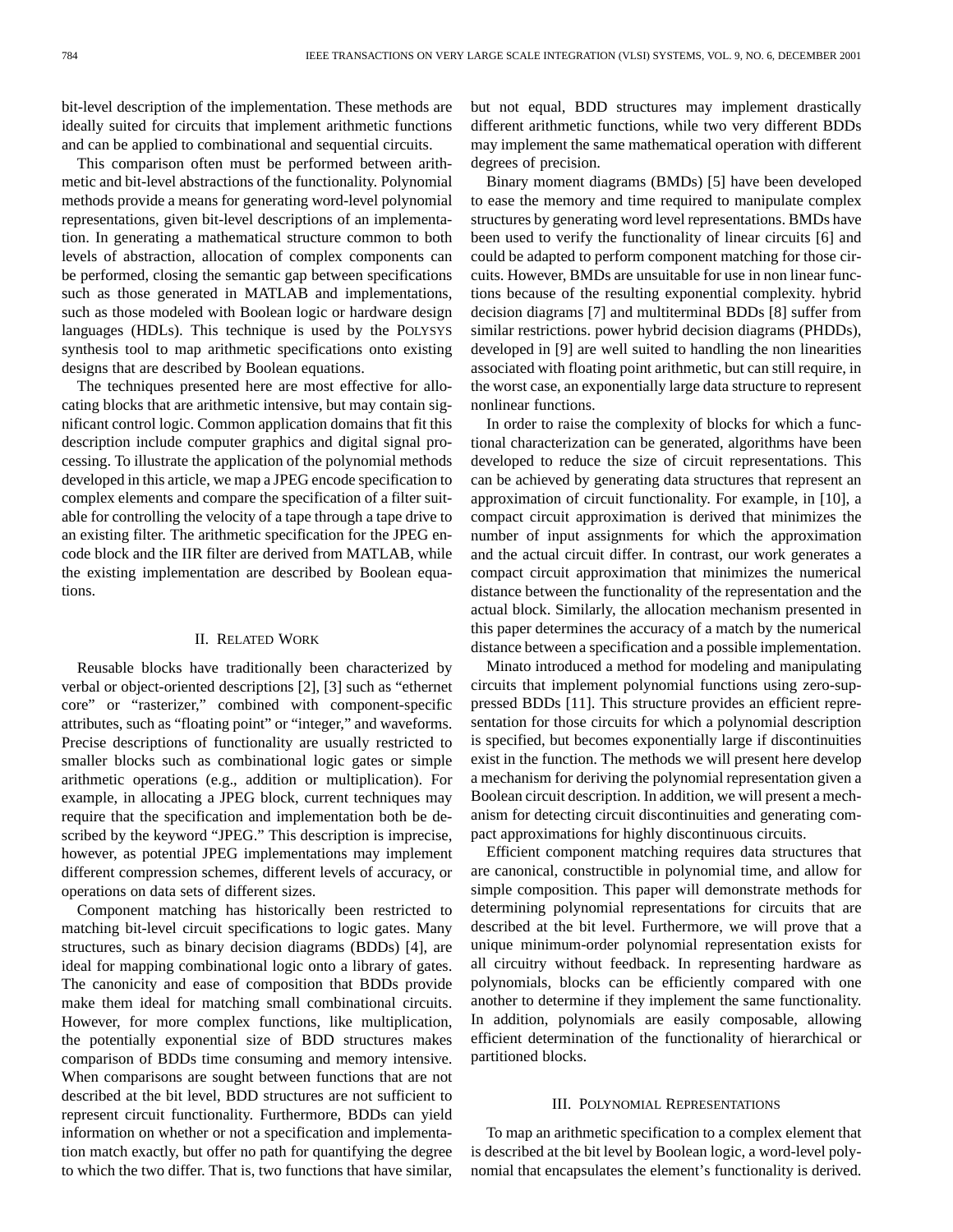We consider only completely-specified Boolean functions for the sake of simplicity. Generating a word-level polynomial representation for a Boolean function may appear to be an inconsistent problem because Boolean functions are inherently discontinuous. However, a Boolean function  $y = F(x)$ :  $B^m \rightarrow$  $B^k$ ,  $B = \{0, 1\}$  are bit vectors of length m and k, respectively, can be treated as a set of coordinates  $(x, y)$ , where  $x, y \in Z$ 

$$
x = \text{Encode}(\mathbf{x}), \quad \mathbf{x} = \text{Decode}(x),
$$
  
 $y = \text{Encode}(\mathbf{y}), \quad \mathbf{y} = \text{Decode}(y).$ 

Thus, "encode" is an integer interpretation of a Boolean vector, such as two's complement or sign magnitude and "decode" is the inverse transformation. For the sake of simplicity, this paper will focus on those components based on two's complement arithmetic. The following encoding examples will be referred to in succeeding sections:

$$
0 = \text{Encode}(0), \qquad 0 = \text{Decode}(0) = 00 \cdots 00
$$
  
\n
$$
1 = \text{Encode}(1), \qquad 1 = \text{Decode}(1) = 00 \cdots 01
$$
  
\n
$$
-1 = \text{Encode}(-1), \quad -1 = \text{Decode}(-1) = 11 \cdots 11
$$
  
\n
$$
-2 = \text{Encode}(-2), \quad -2 = \text{Decode}(-2) = 11 \cdots 10
$$

A minimum-order polynomial can be determined that fits the set of coordinates  $(x, y)$ . If the order of this polynomial is known to be *n*, then  $n + 1$  coordinates can be extracted from the function and a set of  $n+1$  equations and variables (the coefficients of the polynomial) can be constructed and solved. Thus, the problem of generating a word level polynomial representation for a Boolean function reduces to determining the order of the polynomial.

## *A. Existence and Uniqueness*

The following theorem is the basis for determining the polynomial representation of circuits described at the bit level. This theorem, derived from the binomial distribution from traditional calculus, is proven for integers and used to prove the existence and uniqueness of polynomial representations of Boolean functions.

*Theorem 3.1:* Given a polynomial function  $F(x)$  of order n, where  $x \in Z$ , the function  $F(x+1) - F(x)$  is of order exactly  $n-1$ .

*Proof:* Let

$$
F(x) = \sum_{i=0}^{n} c_i \cdot x^i
$$
  

$$
F(x+1) - F(x) = \sum_{i=0}^{n} c_i \cdot (x+1)^i - c_i \cdot x^i.
$$

Each term of order i in  $F(x)$  contributes a polynomial of order exactly  $i-1$  to  $F(x+1) - F(x)$ 

$$
c_i(x+1)^i - c_i x^i = c_i \cdot \left(\sum_{j=0}^i \binom{i}{j} \cdot x^j - x^i\right)
$$

$$
= c_i \left(\sum_{j=0}^{i-1} \binom{i}{j} \cdot x^j\right).
$$

Thus, when  $F(x+1) - F(x)$  is computed, the polynomial term  $c_n x^n$  of  $F(x)$  contributes a polynomial of order exactly  $n-1$ and is the only term to do so. Therefore,  $F(x+1) - F(x)$  is of order exactly  $n-1$ .  $\Box$ 

Although this paper will focus on integer encodings of Boolean vectors, note that Theorem 3.1 holds for any domain of  $x$  in which addition, subtraction, and multiplication are defined and the associative, distributive, and identity properties hold (e.g.,  $x \in R$ ). Furthermore, the theorem is independent of the details of the encoding of  $x \in B^m$  (e.g., two's complement, sign magnitude, fixed point, floating point). To illustrate Theorem 3.1 for  $x \in Z$ , note that if  $F(x) = x^3$ , then  $F(x+1) - F(x) = x^3 + 3x^2 + 3x + 1 - x^3 = 3x^2 + 3x + 1.$ From Theorem 3.1, a useful corollary can be derived.

*Corollary 3.1.1:* For all  $x, m \in \mathbb{Z}$ , the following set of row vectors is linearly independent:

$$
A = \begin{bmatrix} (x)^m & (x)^{m-1} & \cdots & x^0 \\ (x+1)^m & (x+1)^{m-1} & \cdots & (x+1)^0 \\ \cdots & \cdots & \cdots & \cdots \\ (x+m)^m & (x+m)^{m-1} & \cdots & (x+m)^0 \end{bmatrix}
$$

Ł

*Proof:* The set of row vectors can be reduced by multiplying it by nonsingular matrices. The matrices shown in the following computation are nonsingular (the determinant of each is 1), as shown in the equation at the bottom of the next page. The rows of matrix  $B$  are linearly independent. Therefore, the original set of vectors  $A$  are linearly independent.  $\perp$ 

*Example 3.1.1:* To illustrate Corollary 3.1.1, notice that for  $x = 0$  and  $m = 3$ 

$$
\begin{bmatrix} 0 & 0 & 0 & 1 \\ 1 & 1 & 1 & 1 \\ 8 & 4 & 2 & 1 \\ 27 & 9 & 3 & 1 \end{bmatrix} \Rightarrow \begin{bmatrix} 0 & 0 & 0 & 1 \\ 1 & 1 & 1 & 0 \\ 7 & 3 & 1 & 0 \\ 19 & 5 & 1 & 0 \end{bmatrix} \Rightarrow \begin{bmatrix} 0 & 0 & 0 & 1 \\ 1 & 1 & 1 & 0 \\ 6 & 2 & 0 & 0 \\ 12 & 2 & 0 & 0 \end{bmatrix}
$$

$$
\Rightarrow \begin{bmatrix} 0 & 0 & 0 & 1 \\ 1 & 1 & 1 & 0 \\ 6 & 2 & 0 & 0 \\ 6 & 0 & 0 & 0 \end{bmatrix}.
$$

Thus, the initial set of vectors is linearly independent.

The following theorems establish the existence of polynomial representations for combinational univariate functions and the uniqueness of the minimum-order polynomial representation.

*Theorem 3.2 (Existence):* Let  $\mathbf{x} \in B^m$ ,  $\mathbf{y} \in B^k$ , and  $x, y \in B$  $Z$  be the integers corresponding to  $x$ ,  $y$ . Given a Boolean function  $y = F(x)$ :  $B^m \rightarrow B^k$ , there exists a polynomial  $y =$  $c_n x^n + c_{n-1} x^{n-1} + \cdots + c_0$ , where  $n < 2^m$ , that defines the corresponding function  $F: x \to y$ .

*Proof:* If  $x \in B^m$ , then there are  $2^m$  possible values that can take on  $\{0, 1, \ldots, 2^m-1\}$  and  $2^m$  corresponding values that y can take on  $\{F(0), F(1), \ldots, F(2m-1)\}\$ . The solution to the set of linear equations ( $\mu = 2^m - 1$ )

$$
\begin{bmatrix}\n(0)^{\mu} & (0)^{\mu-1} & \cdots & 1 \\
(1)^{\mu} & (1)^{\mu-1} & \cdots & (1)^{0} \\
\cdots & \cdots & \cdots & \cdots \\
(\mu)^{\mu} & (\mu)^{\mu-1} & \cdots & (\mu)^{0}\n\end{bmatrix}\n\bullet\n\begin{bmatrix}\nc_{\mu} \\
c_{\mu-1} \\
\cdots \\
c_{0}\n\end{bmatrix}\n=\n\begin{bmatrix}\nF(0) \\
F(1) \\
\cdots \\
F(\mu)\n\end{bmatrix}
$$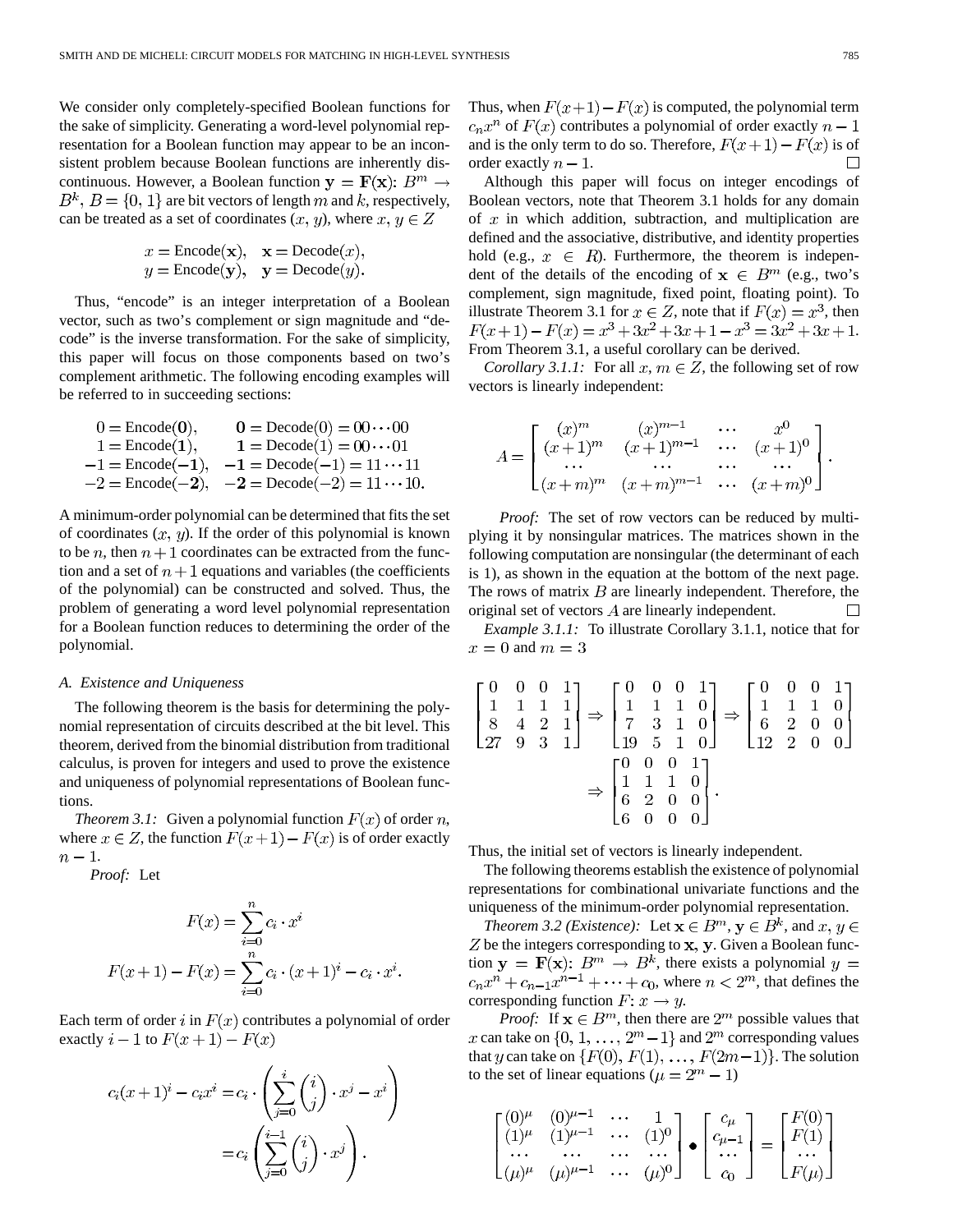exists if no row of the matrix

$$
\begin{bmatrix}\n(0)^{\mu} & (0)^{\mu-1} & \cdots & 1 \\
(1)^{\mu} & (1)^{\mu-1} & \cdots & (1)^{0} \\
\cdots & \cdots & \cdots & \cdots \\
(\mu)^{\mu} & (\mu)^{\mu-1} & \cdots & (\mu)^{0}\n\end{bmatrix}
$$

is a linear combination of the others. We know this is true from Corollary 3.1.1. Note that the dimension of *y* does not affect the polynomial representation of **.** 

*Theorem 3.3 (Uniqueness):* The minimum-order polynomial representation of a Boolean function  $y = F(x)$ :  $B^m \to B^k$  is unique.

*Proof:* Assume there exist two minimum-order polynomial representations for  $F(x)$ , where  $x, y \in Z$  are the integers corresponding to  $x, y$ 

$$
y = a_n x^n + a_{n-1} x^{n-1} + \dots + a_0
$$
  

$$
y = b_n x^n + b_{n-1} x^{n-1} + \dots + b_0
$$

 $\Rightarrow$  there are two possible solutions to the set of linear equations

$$
\begin{bmatrix}\n(0)^n & (0)^{n-1} & \cdots & 1 \\
(1)^n & (1)^{n-1} & \cdots & (1)^0 \\
\cdots & \cdots & \cdots & \cdots \\
(n)^n & (n)^{n-1} & \cdots & (n)^0\n\end{bmatrix}\n\bullet\n\begin{bmatrix}\nc_n \\
c_{n-1} \\
\cdots \\
c_0\n\end{bmatrix}
$$
\n
$$
=\n\begin{bmatrix}\n\text{Encode}(\mathbf{F}(00\cdots00)) \\
\text{Encode}(\mathbf{F}(00\cdots01)) \\
\cdots \\
\text{Encode}(\mathbf{F}(Decode(n)))\n\end{bmatrix}.
$$

 $\Rightarrow$  there exists a row in the matrix

| $\begin{bmatrix} (0)^n \\ (1)^n \end{bmatrix}$ | $(0)^{n-1}$ | . |           |
|------------------------------------------------|-------------|---|-----------|
|                                                | $(1)^{n-1}$ | . | $(1)^{0}$ |
|                                                |             |   |           |
| $\lfloor (n)^n \rfloor$                        | $(n)^{n-1}$ |   | $(n)^{0}$ |

that is a linear combination of the others. But from Corollary 3.1.1 we know that this is not possible  $\Rightarrow \Leftarrow$ . Therefore, the minimum-order polynomial is unique.  $\Box$ 

*Example 3.1.2:* An example of the application of Theorems 3.2 and 3.3 is the following set of Boolean equations (input width  $m = 2$  and output width  $k = 5$ ) that model an existing circuit

$$
F_0(x) = x_0
$$
  
\n
$$
F_1(x) = x_1 \cdot x_0
$$
  
\n
$$
F_2(x) = 0
$$
  
\n
$$
F_3(x) = x_1
$$
  
\n
$$
F_4(x) = x_1 \cdot x_0.
$$

 $y = x_3$  is the unique minimum-order polynomial ( $n = 3$ ) that represents this circuit and would match a specification that requires the computation of the third power of  $x$ .

## *B. Polynomial Computation*

In the previous section, we have proven that any combinational circuit can be uniquely represented by a minimum-order polynomial. Once the order of this polynomial is determined, then the coefficients of the polynomial can be calculated by examining a finite number of circuit outputs. Thus, the problem of determining a canonical polynomial representation for a circuit can be reduced to finding the order of the polynomial that represents that circuit.

To begin deriving a method for determining the order of a Boolean function, remember from Theorem 3.2 that a polynomial representation  $F(x)$ , where  $x \in Z$ , always exists for a Boolean function  $y = F(x)$ :  $B^m \rightarrow B^k$ . Furthermore, from Theorem 3.1, we might deduce that the order of  $F(x)$  will be reduced by exactly one by computing  $F(x+1) - F(x)$ . Therefore, the order of  $F(x)$  could be determined exactly by recursively performing  $F(x) = F(x + 1) - F(x)$  until this difference is identically zero for all values of  $x$ . In the algorithm discussed here, two's complement arithmetic is employed to compute this difference. The number of iterations required to set  $\mathbf{F}(\mathbf{x+1}) - \mathbf{F}(\mathbf{x}) = \mathbf{0}$  is the order of the unique, minimum-order polynomial  $F(x)$  that represents the circuit.

In computing the order of a Boolean function, we assume that each output bit  $(y_0, y_1, \ldots, y_{k-1})$  of the function  $y = F(x)$ is represented as a Binary Decision Diagram. While this does present an exponentially sized data structure for some functions, we will show a heuristic in Section IX that reduces this

$$
B = \begin{bmatrix} 1 & 0 & 0 & \cdots & 0 & 0 \\ -1 & 1 & 0 & \cdots & 0 & 0 \\ 0 & -1 & 1 & \cdots & 0 & 0 \\ \cdots & \cdots & \cdots & \cdots & \cdots & \cdots \\ 0 & 0 & 0 & \cdots & -1 & 1 \end{bmatrix} \begin{bmatrix} 1 & 0 & 0 & \cdots & 0 & 0 \\ 0 & 1 & 0 & \cdots & 0 & 0 \\ 0 & -1 & 1 & \cdots & 0 & 0 \\ \cdots & \cdots & \cdots & \cdots & \cdots & \cdots \\ \cdots & \cdots & \cdots & \cdots & \cdots & \cdots \\ 0 & 0 & 0 & \cdots & -1 & 1 \end{bmatrix} \cdot \begin{bmatrix} 1 & 0 & 0 & \cdots & 0 & 0 \\ 0 & 1 & 0 & \cdots & 0 & 0 \\ 0 & 0 & 1 & \cdots & 0 & 0 \\ \cdots & \cdots & \cdots & \cdots & \cdots & \cdots \\ 0 & 0 & 0 & \cdots & -1 & 1 \end{bmatrix}
$$

$$
= \begin{bmatrix} (x)^m & (x)^m \\ (x+1)^m & (x+n)^{m-1} & \cdots & (x+n)^0 \\ \vdots & \vdots & \ddots & \vdots & \vdots & \vdots \\ (x+n)^m & (x+1)^m - (x)^m & & (x+1)^{m-1} - (x)^{m-1} & \cdots & 0 \\ \cdots & \cdots & \cdots & \cdots & \cdots & \cdots \\ (x+m)^m - \left( \binom{m}{1} \cdot (x+m-1)^m \right) + \cdots + (-1)^m & 0 & \cdots & 0 \end{bmatrix}.
$$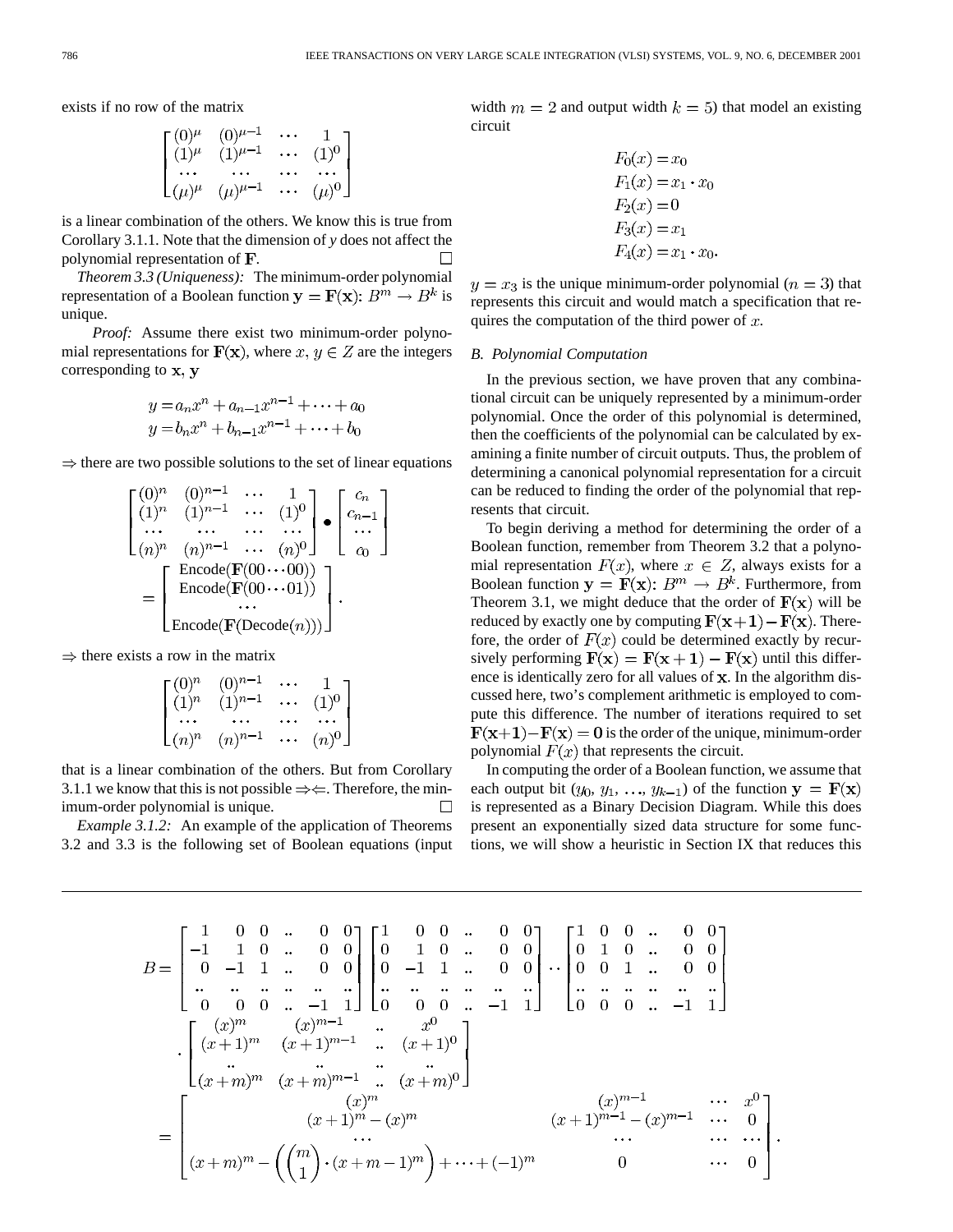data structure to linear complexity with respect to the number of input bits. In Sections III-B1—B4, we derive in detail the steps required to compute  $F(x + 1) - F(x)$  and determine if  $F(x+1) - F(x) = 0$ . These sections provide the rationale for the order computation algorithm shown in Fig. 3.

*1) Determining*  $\mathbf{F}(\mathbf{x+1})$ . The first step in computing  $\mathbf{F}(\mathbf{x+1})$  $\mathbf{F}(\mathbf{x}) = \mathbf{F}(\mathbf{x})$  is to determine  $\mathbf{F}(\mathbf{x} + \mathbf{1})$ . This can be performed in polynomial time by replacing each bit  $\{x_i : i = 1, 2, \ldots, m - \}$ 1) of **x** with  $(x_i \oplus x_{i-1} \cdot x_{i-2} \cdot \cdots \cdot x_0)$  and  $x_0$  by  $x'_0$  in the BDD of  $F(x)$ .

*2) Determining*  $-F(x)$ : The next step in computing  $F(x+)$ 1) –  $F(x)$  is determining – $F(x)$ . Using two's complement arithmetic, this could be performed by inverting each output bit  $F_i(\mathbf{x})$  of  $\mathbf{F}(\mathbf{x})$  and adding one  $[-\mathbf{F}(\mathbf{x}) = \mathbf{F}'(\mathbf{x}) + 1]$ , where  $\mathbf{F}'(\mathbf{x})$  is the bitwise complement of  $\mathbf{F}(\mathbf{x})$  and 1 is the vector  $00 \cdot \cdot 01$ . Computation of  $\mathbf{F}'(\mathbf{x})$  is simple as it only requires inverting each leaf of each BDD that represents the output  $F_i(\mathbf{x})$ . However, if we make the assumptions that  $F(x)$  is an m-bit function, x is an m-bit word, and the BDD of  $F_i(\mathbf{x})$  has at least m nodes, computing  $\mathbf{F}'(\mathbf{x}) + \mathbf{1}$  is of complexity  $O(m^4)$ due to the propagation of the carry [carry computation requires  $m(m+1)/2$  logic operations each of which is of complexity  $m^2$ ].

To reduce the complexity the negation, we transform the problem of recursively computing  $F(x) = F(x + 1) - F(x)$ until  $F(x) = 0$  to the problem of recursively computing  $F(x) = F(x + 1) + F'(x)$  until  $F(x) = -1$ . This is the equivalent of computing  $F(x + 1) - F(x) - 1$  in two's complement encoding. This computation reduces the order of  $F(x)$ by one on each iteration, but avoids the complexity introduced by incrementation. This is possible because, on successive computations of  $F(x+1) - F(x) - 1$ , the subtraction of one does not accumulate

1st iteration:

$$
F(x) = F(x+1) - F(x) - 1
$$
  
2nd iteration:  

$$
F(x) = (F(x+2) - F(x+1) - 1)
$$

$$
- (F(x+1) - F(x) - 1) - 1
$$

$$
= (F(x+2) - F(x+1)) - (F(x+1) - F(x)) - 1.
$$

Thus, instead of computing  $\mathbf{F}(\mathbf{x+1}) - \mathbf{F}(\mathbf{x})$  to reduce the order of  $F(x)$  by one, we compute  $F(x + 1) + F'(x)$ , which is a computationally simpler way to reduce the order of  $F(x)$  by one.

*3) Performing*  $\mathbf{F}(\mathbf{x+1}) + \mathbf{F}'(\mathbf{x})$ : Once  $\mathbf{F}(\mathbf{x+1})$  and  $\mathbf{F}'(\mathbf{x})$ have been determined, the two functions are summed to produce the new reduced order  $F(x)$ . If this summation is performed in ripple carry fashion, the number of logic operations required is exponentially complex with respect to word length, due to the propagation of the carry. This is a result of the fact that for the *i*th bit, the carry computation requires  $3<sup>i</sup>$  logic operations (note that complexity can be reduced by factoring the equation for ripple carry addition). To eliminate the additional complexity associated with ripple carry addition, a carry–save addition can be performed. Let us define

$$
\mathbf{F}_{\text{sum}}(\mathbf{x}) = \mathbf{F}(\mathbf{x} + \mathbf{1}) \oplus \mathbf{F}'(\mathbf{x})
$$

$$
\mathbf{F}_{\text{carry}}(\mathbf{x}) = \mathbf{F}(\mathbf{x} + \mathbf{1}) \cdot \mathbf{F}'(\mathbf{x})
$$

where  $\oplus$  and  $\cdot$  are applied bitwise. Thus,  $\mathbf{F}(\mathbf{x})$  is uniquely specified as

$$
\mathbf{F}(\mathbf{x}) = \mathbf{F}_{\text{sum}}(\mathbf{x}) + (\mathbf{F}_{\text{carry}}(\mathbf{x}) \ll 1).
$$

Note that there are now two terms that must be complemented when recursively computing  $F(x) = F(x+1) + F'(x)$ . These terms are  $\mathbf{F}_{\text{sum}}(\mathbf{x})$  and  $\mathbf{F}_{\text{carry}}(\mathbf{x}) \ll 1$ . Complementing both terms requires, according to two's complement arithmetic, a bit-wise inversion and an increment of each term. As in Section III-B2, in order to avoid these increments and their associated carry operations, order reduction can be performed by recursively computing

$$
\mathbf{F}(\mathbf{x}) = \mathbf{F}_{\text{sum}}(\mathbf{x} + \mathbf{1}) + (\mathbf{F}_{\text{carry}}(\mathbf{x} + \mathbf{1}) \ll 1) + \mathbf{F}'_{\text{sum}}(\mathbf{x}) + (\mathbf{F}'_{\text{carry}}(\mathbf{x}) \ll 1)
$$

until  $F(x) = -2$ . The condition for terminating recursion has changed to  $F(x) = -2$  because the equivalent computation in two's complement arithmetic is

$$
F_{sum}(x+1) + (F_{carry}(x+1) \ll 1)
$$
  
-  $(F_{sum}(x) + (F_{carry}(x) \ll 1)) - 2$   
=  $F(x+1) - F(x) - 2$ .

Since  $\mathbf{F}(\mathbf{x} + \mathbf{1})$  and  $\mathbf{F}'(\mathbf{x})$  are specified as the summation of a sum and carry term, their summation can be performed in two steps, as if two carry–save additions (Fig. 2) were executed.

With these transformations, the order of  $F(x)$  is successively being reduced by one by recursively computing  $\mathbf{F}(\mathbf{x}) = \mathbf{F}(\mathbf{x} + \mathbf{F})$  $1 + F'(x)$ . This computation is of polynomial complexity with respect to the size of the BDD representation of  $F(x)$ .

*4) Checking if*  $\mathbf{F}(\mathbf{x}) = -2$ . Using a two's complement encoding, the following transformations can be used to determine if the recursively computed  $F(x) = -2$ , without performing a ripple carry addition

$$
\begin{aligned} \mathbf{F}(x)=&-2\\ &\Leftrightarrow \mathbf{F}_{sum}(x)+(\mathbf{F}_{carry}(x)\ll 1)=-2\\ &\Leftrightarrow \mathbf{F}_{sum}(x)+(\mathbf{F}_{carry}(x)\ll 1)+1=-1. \end{aligned}
$$

To avoid performing the ripple carry addition, a two-stage carry–save increment is performed at the end of each recursive step

$$
\mathbf{F}_{\mathbf{sum}}(\mathbf{x}) + (\mathbf{F}_{\mathbf{carry}}(\mathbf{x}) \ll 1) + \mathbf{1} = \mathbf{S}_{\mathbf{test}} + \mathbf{C}_{\mathbf{test}}
$$

by performing the following logic operations  $(i)$  $\equiv$  $1, 2, \ldots, k-1$ 

$$
S_{test_0}(\mathbf{x}) = F'_{sum_0}(\mathbf{x})
$$
  
\n
$$
C_{test_0}(\mathbf{x}) = F_{sum_0}(\mathbf{x})
$$
  
\n
$$
S_{text_i}(\mathbf{x}) = \left(F_{sum_i}(\mathbf{x}) \oplus F'_{carry_{i-1}}(\mathbf{x})\right)
$$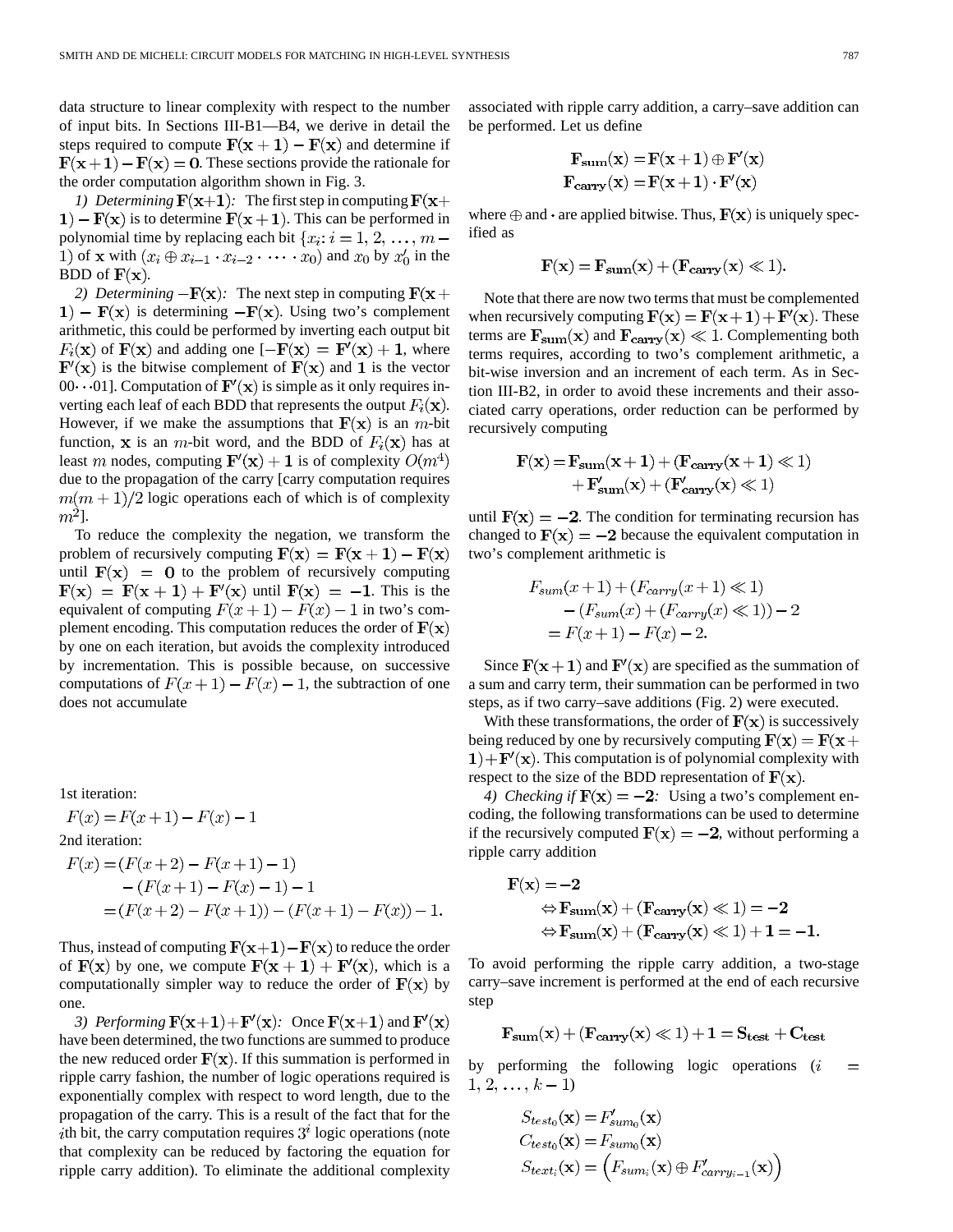

Fig. 2. Physical visualization of the two stage carry–save addition for computation of  $\mathbf{F}(\mathbf{x} + 1) + \mathbf{F}'(\mathbf{x})$ .

$$
\oplus (F_{sum_{i-1}}(\mathbf{x}) + F_{carry_{i-2}}(\mathbf{x}))
$$

$$
C_{test_i}(\mathbf{x}) = (F_{sum_i}(\mathbf{x}) \oplus F'_{carry_{i-1}}(\mathbf{x}))
$$

$$
\cdot (F_{sum_{i-1}}(\mathbf{x}) + F_{carry_{i-2}}(\mathbf{x})).
$$

Each bit of the resulting sum  $(S_{test})$  is checked for tautology and each bit of the resulting carry  $(C_{\text{test}})$  is checked whether it is tautologically zero. We refer to this test as the *tautology check* and it is necessary and sufficient to guarantee  $\mathbf{F}_{sum}(\mathbf{x}) +$  $(F_{\text{carry}}(x) \ll 1) + 1 = -1$  as proven in Theorem 3.4. As a result, the ripple carry computation does not need to be performed.

*Theorem 3.4:* Given three Boolean vectors  $\mathbf{G}_{\text{sum}}, \mathbf{G}_{\text{carry}}, \mathbf{G} \in B^k$ , where  $\mathbf{G} = \mathbf{G}_{\text{sum}} + (\mathbf{G}_{\text{carry}} \ll 1)$ , then  $G = -1$  iff  $G_{sum_0} = 1, G_{sum_i} \oplus G_{carry_{i-1}} = 1$  and  $G_{sum_i} \cdot G_{carry_{i-1}} = 0$  for all  $i = 1, 2, ..., k - 1$ .

*Proof:* Forward implication (by induction)

Base Case:

$$
\mathbf{G} = \mathbf{G}_{\textbf{sum}} + (\mathbf{G}_{\textbf{carry}} \ll 1) \Rightarrow G_0 = G_{sum_0}
$$

$$
G_1 = G_{sum_1} \oplus G_{carry_0}
$$
  
\n
$$
\mathbf{G} = -\mathbf{1} \Rightarrow G_0 = 1 \Rightarrow G_{sum_0} = 1
$$
  
\n
$$
\mathbf{G} = -\mathbf{1} \Rightarrow G_1 = 1 \Rightarrow G_{sum_1} \oplus G_{carry_0} = 1
$$

and

and

$$
G_{sum_1} \cdot G_{carry_0} = 0
$$

Assume:

 $\epsilon$ 

$$
G_{sum_i} \oplus G_{carru_{i-1}} = 1
$$

and

 $G_{sum_j} \cdot G_{carry_{j-1}} = 0$ for all  $i \leq i$ .

Inductive step:

$$
G_{j+1} = 1
$$

and

$$
G_{sum_j} \cdot G_{carry_{j-1}} = 0 \qquad \text{for all } j \leq i
$$

$$
\Rightarrow G_{sum_{j+1}} \oplus G_{carry_j} = 1
$$

 $G_{sum_{i+1}} \cdot G_{carry_i} = 0.$ 

and

Reverse implication

$$
G_{sum_0} = 1 \Rightarrow G_0 = 1.
$$
  
\n
$$
G_{sum_i} \oplus G_{carry_{i-1}} = 1,
$$
  
\n
$$
G_{sum_i} \cdot G_{carry_{i-1}} = 0 \qquad \text{for all } i \Rightarrow G_i = 1
$$
  
\n
$$
\Rightarrow \mathbf{G} = -1.
$$

 $\Box$ 

The following assignments allow Theorem 3.4 to be used to perform the tautology check:

$$
G_{sum_i}(\mathbf{x}) = \left(F_{sum_i}(\mathbf{x}) \oplus F'_{carry_{i-1}}(\mathbf{x})\right)
$$
  
\n
$$
G_{carry_i}(\mathbf{x}) = \left(F_{sum_{i-1}}(\mathbf{x}) + F_{carry_{i-2}}(\mathbf{x})\right)
$$
  
\n
$$
S_{test_i}(\mathbf{x}) = G_{sum_i}(\mathbf{x}) \oplus G_{carry_{i-1}}(\mathbf{x})
$$
  
\n
$$
C_{test_i}(\mathbf{x}) = G_{sum_i}(\mathbf{x}) \cdot G_{carry_{i-1}}(\mathbf{x}).
$$

In summary,  $\mathbf{F}(\mathbf{x}) = -2$  if and only if  $S_{test_i}(\mathbf{x}) = 1$  and  $C_{test_i}(\mathbf{x}) = 0$  for all  $i = 0, 1, ..., k - 1$ .

*5) Bounding Function:* A function  $y = F(x)$ :  $Z \rightarrow Z$  has a corresponding Boolean function  $y = F(x)$ :  $B^m \to B^k$ ,  $x =$  $\text{Decode}(x)$ , and  $y = \text{Decode}(y)$ , defined only over the domain  $[0, 2<sup>m</sup>-1]$ . This is important to consider when performing order computations because  $F(x + 1) - F(x)$  actually corresponds to  $F(0) - F(2^m - 1)$  if  $x = -1$  (e.g., 11 $\dots$ 11). In performing order computations, this may result in  $F(x)$  appearing to be non polynomial over the domain  $[-\infty, \infty]$  even if  $F(x)$  does have a polynomial representation over the range of possible values for  $\mathbf{x}$  (Fig. 3). Thus, in executing order computations, it is necessary to determine a bounding function that specifies which values do not need to be considered when performing tautology checks.

*Definition 3.1:* Given a function  $F(x)$ , where  $x \in B^m$ , the bounding function  $B(x)$  on the *n*th order iteration is

$$
B(\mathbf{x}) = \sum_{i=2^m - n}^{2^m - 1} \qquad (\mathbf{x} = \text{Decode}(i)).
$$

In words, this is the sum of the Boolean vectors whose corresponding integer values are greater than  $2^m - n$ . For example,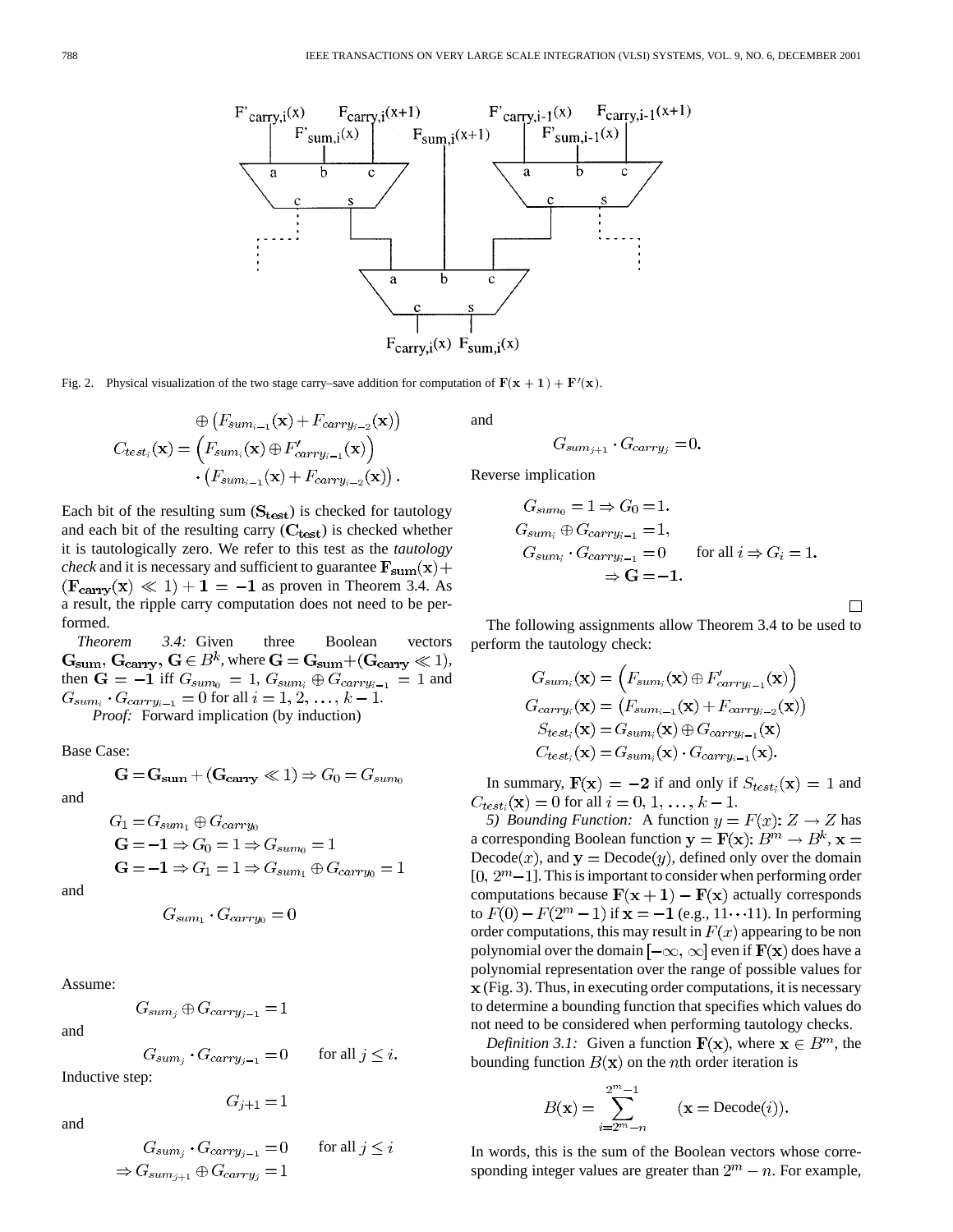

Fig. 3. A Boolean function that is polynomial that appears to be nonpolynomial in the integer domain.



Fig. 4. Algorithm for computing the order of a Boolean function  $\mathbf{F}(\mathbf{x})$ .

after one recursion of order reduction with respect to an  $m$  bit vector **x**, the bounding function would be  $B = x_{m-1} \cdot x_{m-2}$ .  $\cdots$   $x_0$ . After two iterations, the bounding function would be  $B = x_{m-1} \cdot x_{m-2} \cdot \cdots \cdot x_0 + x_{m-1} \cdot x_{m-2} \cdot \cdots \cdot x'_0.$ 

If the input is out of range when incremented, i.e.,  $x = 11 \cdots 11$ , then the resulting  $F(x + 1) - F(x)$  is immaterial, since the input pattern can not be applied. Thus,  $F(x + 1) + F'(x) = -1$  requires that if  $S_{test}$  is not a tautology, the bounding function must be true. Similarly, if  $C_{test}$ is not tautologically zero, the bounding function must be true if  $F(x+1) + F'(x) = -1$ . The tautology check requires that

$$
(S_{test_i}(\mathbf{x}) + B(\mathbf{x})) \cdot (C'_{test_i}(\mathbf{x}) + B(\mathbf{x})) = 1
$$
  
for all  $i = 0, 1, ..., k - 1$ .

*Example 3.2.1:* If, after two order computations,  $S_{test_0}(\mathbf{x}) = (x_{m-1} \cdot x_{m-2} \cdot \dots \cdot x_0)'$  and all other bits of  $S_{test}$ and  $\mathbf{C}'_{\text{test}}$  are a tautology, then  $S_{test_0}(\mathbf{x}) + B = (x_{m-1} \cdot x_{m-2})$ .  $\cdots$   $(x_0)' + x_{m-1} \cdot x_{m-2} \cdot \cdots \cdot x_0 + x_{m-1} \cdot x_{m-2} \cdot \cdots \cdot x_0' = 1$ and the bit satisfies the tautology check. Thus, within the interval  $x = [0, 2<sup>m</sup> - 1]$ , the original Boolean function  $F(x)$ is of order 2.

*6) The Complete Algorithm:* The complete algorithm for computing the order of a Boolean function  $F(x)$ , given its BDD representation, is shown in Fig. 4.

Step 1) Initialize the function  $\mathbf{F}_{sum}(\mathbf{x})$  to  $\mathbf{F}(\mathbf{x})$  and the function  $\mathbf{F}_{\text{carry}}(\mathbf{x})$  to 0, an operation of linear complexity with respect to the size of the BDD representation of  $F(x)$ .

- Step 2) Compute  $\mathbf{F}'(\mathbf{x})$  by complementing  $\mathbf{F}_{\text{sum}}(\mathbf{x})$  and  $\mathbf{F}_{\text{carry}}(\mathbf{x})$ , an operation of constant complexity with respect to BDD size.
- Step 3) Compute the function  $F(x+1)$  by replacing x with  $x + 1$  in the functions  $\mathbf{F}_{sum}(x)$  and  $\mathbf{F}_{carry}(x)$ , an operation of quadratic complexity with respect to BDD size.
- Step 4) Reduce the order of  $F(x)$  by exactly one by computing the sum  $F(x + 1) + F'(x)$ . This computation is performed by adding the results of Steps 2) and 3) with a two-stage carry–save addition, producing a new  $\mathbf{F}_{sum}(\mathbf{x})$  and  $\mathbf{F}_{carry}(\mathbf{x})$ . This step is of quadratic complexity with respect to BDD size.
- Step 5) Compute the bounding function  $B(x)$  that restricts the domain over which the sum  $\mathbf{F}(\mathbf{x} + 1) + \mathbf{F}'(\mathbf{x})$ is evaluated, an operation that is of constant complexity relative to BDD size.
- Step 6) Check the sum  $F(x + 1) + F'(x)$  to see if each output bit is a tautology within the bounds specified by  $B(x)$ , an operation of constant complexity with respect to BDD size. If the tautology check is unsuccessful.
- Step 7) Set  $\mathbf{F}_{\text{sum}}(\mathbf{x})$  and  $\mathbf{F}_{\text{carry}}(\mathbf{x})$  to the result of Step 5) and initiates a new recursion, an operation of linear complexity with respect to BDD size. Otherwise, the order of the minimum-order polynomial representa-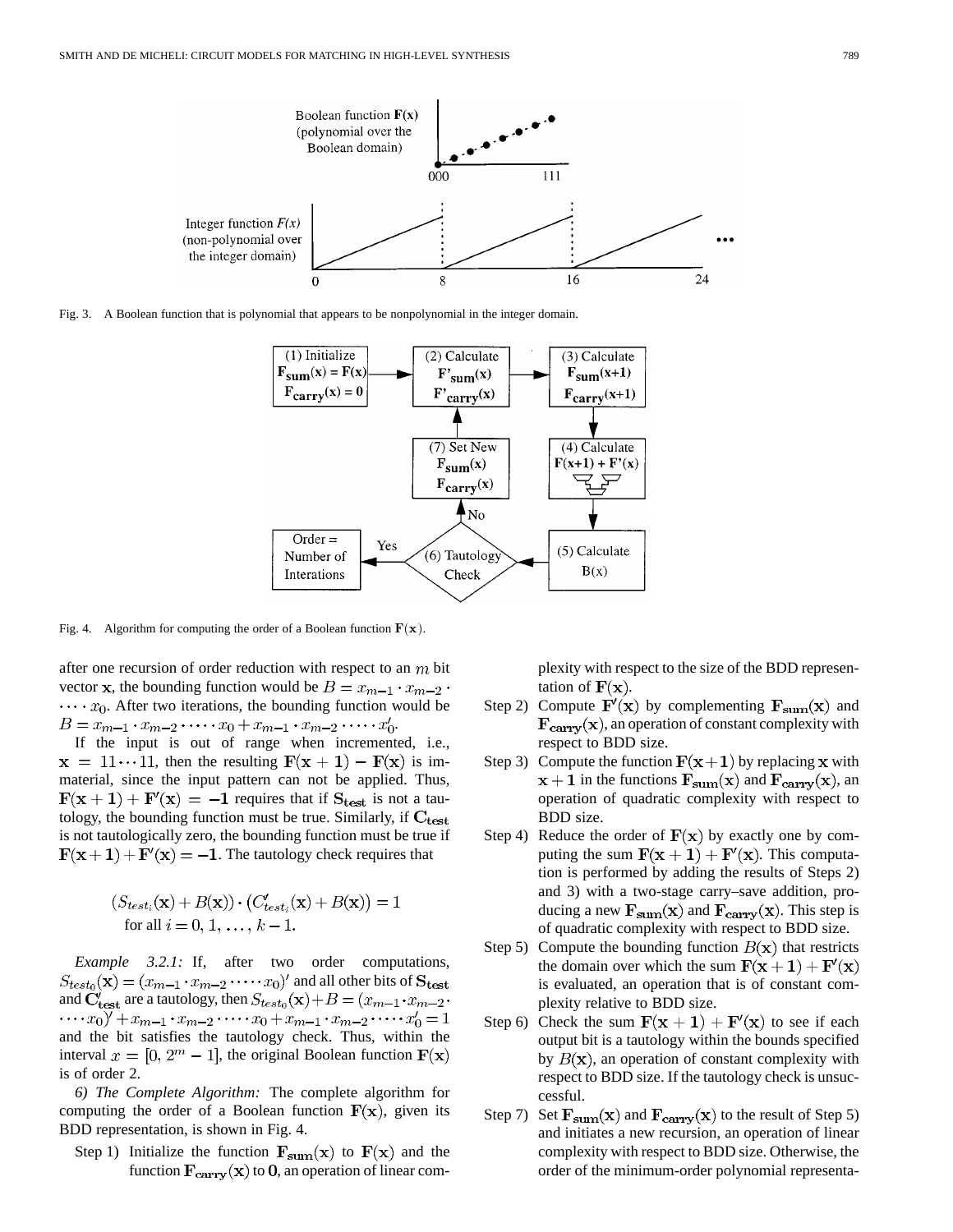tion is one less than the number of recursive computations that were performed.

*Example 3.2.2:* Consider the function  $y = F(x)$ , where  $x \in$  $B^2$  and  $y \in B^5$ , that implements  $F(x) = x^2$ . Initializing the sum s to  $F(x)$  and the carry c to zero yields the following input vectors:

$$
s_0 = x_0 \t c_0 = 0s_1 = 0 \t c_1 = 0s_2 = x'_0 \t c_1 \t c_2 = 0s_3 = x_0 \t c_1 \t c_3 = 0s_4 = 0 \t c_4 = 0.
$$

The following steps are followed to determine the order of these input vectors.

1)  $F(x + 1)$ :

$$
s_0 = x'_0 \t c_0 = 0s_1 = 0 \t c_1 = 0s_2 = x_0 \cdot (x_1 \oplus x_0) \t c_2 = 0s_3 = x'_0 \cdot (x_1 \oplus x_0) \t c_3 = 0s_4 = 0 \t c_4 = 0.
$$

2)  $\mathbf{F}'(\mathbf{x})$ :

$$
s_0 = x_0 \t\t c_0 = 1s_1 = 1 \t\t c_1 = 1s_2 = x_0 + x'_1 \t\t c_2 = 1s_3 = x'_0 + x'_1 \t\t c_3 = 1s_4 = 1 \t\t c_4 = 1.
$$

3) 
$$
\mathbf{F}(\mathbf{x} + \mathbf{1}) - \mathbf{F}(\mathbf{x})
$$
 (1st iteration)

| $s_0 = 1$              | $c_0=0$                 |
|------------------------|-------------------------|
| $s_1 = x'_0$           | $c_1 = 1$               |
| $s_2 = x_1 \oplus x_0$ | $c_2 = x_1' \oplus x_0$ |
| $s_3 = x_0 + x_1$      | $c_3 = x'_1$            |
| $s_4 = x'_0 \cdot x_1$ | $c_4=1.$                |

4) Tautology Check

$$
s_0 = 0 \qquad c_0 = 0 \text{ fails.}
$$

5)  $\mathbf{F}(\mathbf{x} + \mathbf{1}) - \mathbf{F}(\mathbf{x})$  (2nd iteration)

$$
s_0 = 0 \t\t c_0 = 1s_1 = 1 \t\t c_1 = 0s_2 = 1 \t\t c_2 = 0s_3 = x'_0 + x'_1 \t\t c_3 = x_0s_4 = x'_0 \oplus x_1 \t\t c_4 = x'_0 \cdot x_1
$$

6) Tautology Check

$$
s_0 = 1
$$
  $c_0 = 0$   
\n $s_1 = 0$   $c_1 = 0$  fails.

7)  $\mathbf{F}(\mathbf{x} + \mathbf{1}) - \mathbf{F}(\mathbf{x})$  (3rd iteration)

$$
s_0 = 0 \t\t c_0 = 1s_1 = 0 \t\t c_1 = 0s_2 = 1 \t\t c_2 = 1s_3 = x_1 \t\t c_3 = x'_1s_4 = x_0 \cdot x'_1 \t\t c_4 = x_0 + x_1
$$

8) Tautology Check

| $c_0=0$ |
|---------|
| $c_1=0$ |
| $c_2=0$ |
| $c_3=0$ |
| $c_4=0$ |
|         |

Three iterations reduce  $\mathbf{F}(\mathbf{x})$  to zero for all x. Thus,  $\mathbf{F}(\mathbf{x})$  is of order 2.

Each step within the order computation algorithm is of polynomial complexity with respect to the number of nodes in the BDD representation of  $F(x)$ . However, the minimum-order polynomial representation may be of exponential order with respect to the number of bits in the input word  $x$ . Thus, the number of recursions that are performed may be exponential. Sections IV and VII detail partitioning and approximation algorithms for efficiently generating polynomial representations for those circuits whose representations would otherwise be of exponential order.

Once the order of the function has been determined to be *n*,  $F(x)$  is evaluated at  $x = 00 \cdots 00$ ,  $x = 00 \cdots 01, \ldots, x = \text{Decode}(n)$ . Solving the following set of linear equations for  $c_0, c_1, \ldots, c_n$  yields the polynomial representation of the Boolean function

$$
\begin{bmatrix}\n(0)^n & (0)^{n-1} & \cdots & 1 \\
(1)^n & (1)^{n-1} & \cdots & (1)^0 \\
\cdots & \cdots & \cdots & \cdots \\
(n)^n & (n)^{n-1} & \cdots & (n)^0\n\end{bmatrix}\n\begin{bmatrix}\nc_n \\
\cdots \\
c_0\n\end{bmatrix}
$$
\n
$$
=\n\begin{bmatrix}\n\text{Encode}(\mathbf{F}(00\cdots00)) \\
\text{Encode}(\mathbf{F}(00\cdots01)) \\
\cdots \\
\text{Encode}(\mathbf{F}(\text{Decode}(n)))\n\end{bmatrix}.
$$

## *C. Extension to Multivariable Functions*

The techniques described above consider only univariable functions. However, multivariable polynomials exhibit the same features that allow order computation to be performed recursively; that is,  $F(x, y) = F(x + 1, y) + F'(x, y)$  recursively reduces the order of  $F(x, y)$  with respect to x by one on each iteration if y is held constant. Thus, the order of  $F(x, y)$  can be determined with respect to  $x$  and with respect  $y$ . However, the unique, minimum-order polynomial computation requires solving a set of  $n_x n_y$  simultaneous linear equations, where  $n_x$ is the order with respect to  $x$  and  $n_y$  is the order with respect to y.

# IV. REPRESENTATION OF FUNCTIONS CONTAINING BRANCHES

To this point, the methods we have described allow computation of a polynomial representation for combinational circuits. As proven in Theorem 3.2, polynomial representations exist for all combinational circuits. For those circuits that implement arithmetic functions such as those generated by composing addition and multiplication operations, this representation is of very low order (e.g., one term to represent multiplication, two terms to represent addition). Consider, however, models of combinational circuits that contain branches, i.e., discontinuities.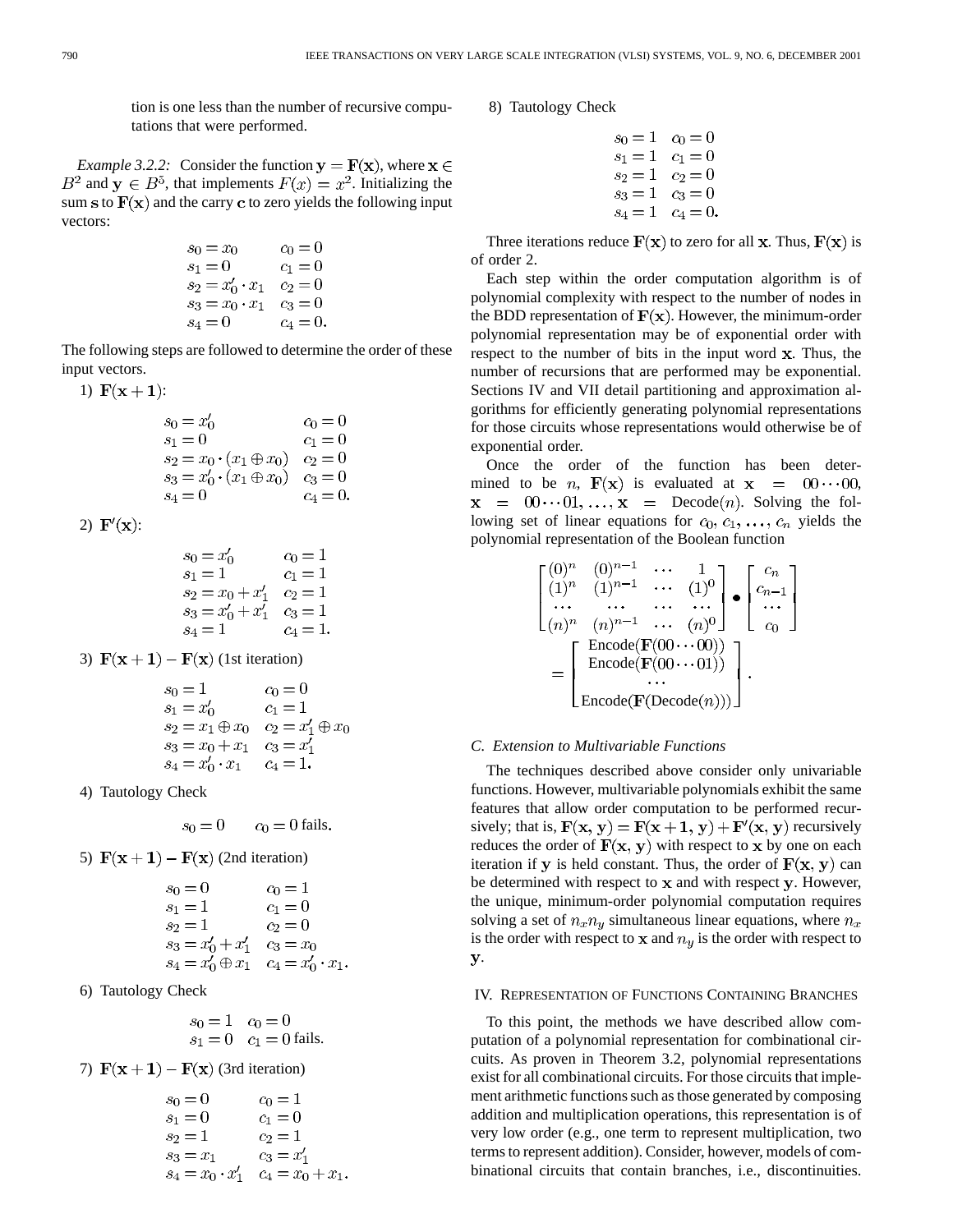For such circuits, polynomial representations, if computed using only the techniques described above, are usually of exponential order with respect to input word size. This is because a branch in the Boolean domain usually describes a set of coordinates in the integer domain that can only be fit to an exponentially-large polynomial. However, a high-order polynomial representation is an indicator that a branch exists within a circuit. This indicator can be used to partition circuit inputs into domains in which polynomial representations of low complexity exist. The boundaries of these domains are termed *discontinuities*.

*Example 4.1:* Consider the JPEG Coefficient Encoder **coefficient**  $= \mathbf{F}(\mathbf{q})$ , with a 16-bit input and 4-bit output, which selects an output based on the range of the quantized input values

```
if (q == 000000000000000) coefficient = 0000;
else if (q < 00000000000000010) coefficient = 0001;
else if (q < 00000000000000100) coefficient = 0010;
```
else coefficient  $= 1111$ .

The encoder is performing an operation within each branch that is represented by polynomials of order zero. However, using the order computation methods described above, the discontinuities at the integer values  $q = 2^i$  cause the overall circuit to have a polynomial representation of order  $2^{16}$ .

To prevent an exponential number of order computation recursions from being performed on functions that contain branches, we use a heuristic based on a *discontinuity threshold*. Once the number of iterations has reached this threshold, the function is assumed to contain branches. The threshold is determined heuristically and enables efficient detection of discontinuities. Discontinuity detection, in turn, allows order computation to be performed on each branch of the circuit model.

Given a function  $y = F(x)$ :  $B^m \to B^k$ , with order greater than the discontinuity threshold, discontinuities can be detected by performing order computation on  $\mathbf{F}(\mathbf{x})$  for the case  $x_{m-1} =$ 0 and the case  $x_{m-1} = 1$ . If the orders for each computation are different, and below the discontinuity threshold, a discontinuity has been detected and exists between  $x = 01 \cdots 11$  and  $\mathbf{x} = 10 \cdots 00$ . If the order of  $\mathbf{F}(\mathbf{x})$ , for  $x_{m-1} = 0$  or  $x_{m-1} = 1$ , is still above the threshold, then a discontinuity exists within the corresponding domain. Within that domain, an order computation is then performed on  $\mathbf{F}(\mathbf{x})$  for the case  $x_{m-2} = 0$  and the case  $x_{m-2} = 1$ . Domain partitioning continues until the discontinuity is detected.

Similar to performing a binary search, detection of a single discontinuity is of linear complexity with respect to the number of input bits, not considering the complexity of the order computation.

*Example 4.2:* Consider the function  $y = F(x)$ , where  $x \in$  $B<sup>4</sup>$ , that is implemented by the following Verilog code:

if 
$$
(\mathbf{x} > 4'b1011)
$$
  
then  $\mathbf{y} = \mathbf{x}^* \mathbf{x}^* \mathbf{x}$ ;  
else  $\mathbf{y} = \mathbf{x}^* \mathbf{x}$ .

If we proceed blindly, computing the order of  $F(x)$  will generate an order of  $2^4$  because of the discontinuity at  $\mathbf{x} = 1011$ . However, if we start with an initial discontinuity threshold of four, then after four order iterations, the uppermost bit of  $x$  will be set to zero, then one, and the order computations will be performed for each case. The order computation for  $x_3 = 0$  will result in an order of two. The order computation for  $x_3 = 1$  will again reach the fourth iteration without passing the tautology check. The second most significant bit is set to zero, then one, and the order computation is performed again. Then order computation for  $x_3x_2 = 11$  will result in an order of 3 and the computation for  $x_3x_2 = 10$  will result in an order of two. Since both computations converged, but converged to different values, there is a discontinuity on the interval boundary. Thus, over the integer interval [0, 11] an order of two is determined and over the integer interval [12, 15] an order of three is determined.

Every discontinuity detected introduces a new polynomial into the description of a component. If the number of discontinuities is large, the polynomial representation of a component will also become large. Such cases can be handled by implementing a heuristic based on a *domain threshold*. If the number of discontinuities is greater than this threshold, then the functionality of the component may be approximated by the polynomial representation. The approximation technique is described in Section VII.

# V. SYNCHRONOUS ACYCLIC CIRCUITS

From Theorem 3.2, we have established that a polynomial representation,  $y = F(x)$ , exists for all combinational circuits. This is due to the fact that combinational circuits specify a finite number of input/output pairs  $(x, y)$  with corresponding integer values  $(x, y)$  that can be treated as coordinates to which a polynomial can be fit. Synchronous circuits pose an additional problem because circuit outputs are not only a function of the current inputs but also previous inputs. Thus, the polynomial representation of a synchronous circuit contains terms that are dependent on previous input values:  $y = F(x, x@1, x@2, ..., x@p)$ . The symbol  $x@i$  indicates the value of  $x$  that is delayed by  $i$  cycles.

## *A. Determining Combinational Equivalents*

A polynomial representation for synchronous acyclic circuits can be computed by computing the polynomial representation for the equivalent combinational circuit with delayed input values. Consider a synchronous circuit represented by a synchronous logic network, i.e., a directed acyclic graph whose vertices represent combinational logic functions, whose edges represent function dependencies, and whose edge weights represent synchronous delays introduced by registers. The sequential depth of the network,  $p$ , is the weight of the longest path. A synchronous logic network can be transformed, as shown in Fig. 5, into a combinational function of delayed input variables with delay less than or equal to  $p$ .

Given a synchronous network with depth  $p$ , the equivalent combinational function is  $F(x, x@1, x@2, ..., x@p)$ . Note that  $p$  is finite due to the restriction that the circuit does not have feedback. A polynomial representation for  $F(x)$  can now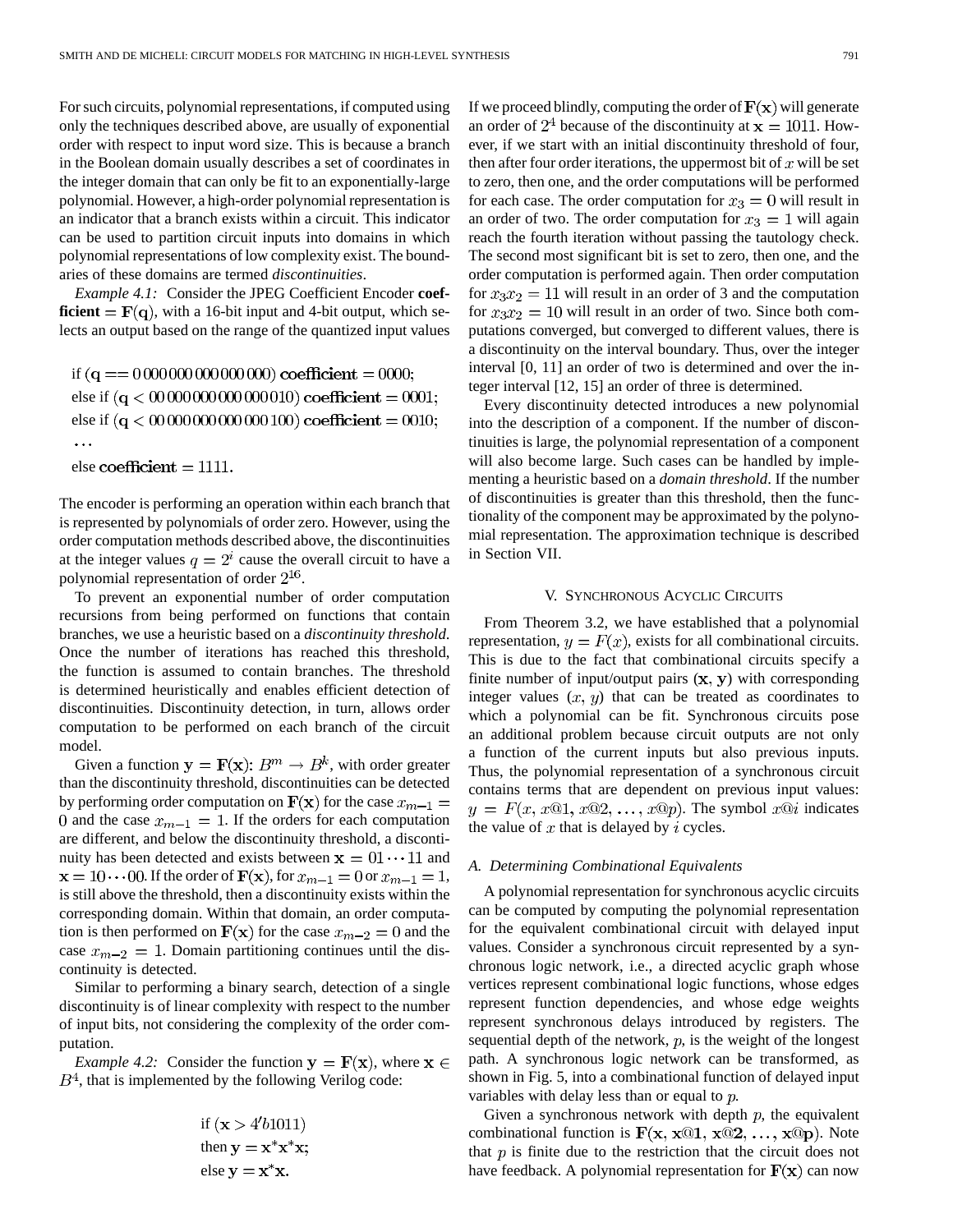

Fig. 5. Transformation of a sequential adder into a combinational circuit.



Fig. 6. Synchronous cyclic circuit models: (a) with only a transient feedback branch; (b) with a transient and an initialization branch; and (c) with a transient, initialization, and steady state branch.

be determined from  $F(x, x@1, x@2, ..., x@p)$ . The order of  $\mathbf{F}(\mathbf{x}, \mathbf{x} \odot \mathbf{1}, \mathbf{x} \odot \mathbf{2}, \ldots, \mathbf{x} \odot \mathbf{p})$  is determined with respect to each  $\mathbf{x}$ **@j** for  $0 \leq j \leq p$  as independent variables and the coefficients of the polynomial representation are determined. In the example of Fig. 5, this would result in the polynomial representation  $F(x) = x + 2x@1 + x@2.$ 

## VI. SYNCHRONOUS CYCLIC CIRCUITS

The method for determining polynomial representations for sequential acyclic circuits relied on the acyclic nature of the circuit to guarantee that a finite number of time-shifted inputs were required. However, by breaking the feedback path of a cyclic circuit  $F(x)$ , the previous techniques can be used to derive the order of the cyclic circuit. This is achieved by introducing an input  $\mathbf{F}_{\text{feedback}}$ , and determining the order of  $\mathbf{F}(\mathbf{x},\, \mathbf{F}_{\text{feedback}})$ with respect to  $x$  and  $\mathbf{F}_{\text{feedback}}$ .

A synchronous cyclic circuit can be modeled as a Mealy/Moore finite state machine (FSM) that may or may not have an initial state. For example, a rasterizer is a synchronous cyclic circuit with an initial state and an infinite impulse response filter is a synchronous cyclic circuit with no initial state. For the sake of this analysis, we consider three different topologies of synchronous cyclic circuits: 1) an FSM with no initial state; 2) an FSM with an initial state that does not reach a steady state; and 3) an FSM with an initial state that reaches a steady state after a finite number of cycles. As shown in Fig. 6, we can represent each of these topologies as a function  $F(x)$  that may have up to three branches: a branch corresponding to an initialization state  $(f_1(x))$ , a branch corresponding to the transient states  $(f_2(x, F_{\text{feedback}}))$ , and a branch corresponding to a steady state (labeled  $=$ ). The techniques described in Section IV enable automatic detection of each of these branches. However, this is beyond the scope of this article. The succeeding discussion assumes that the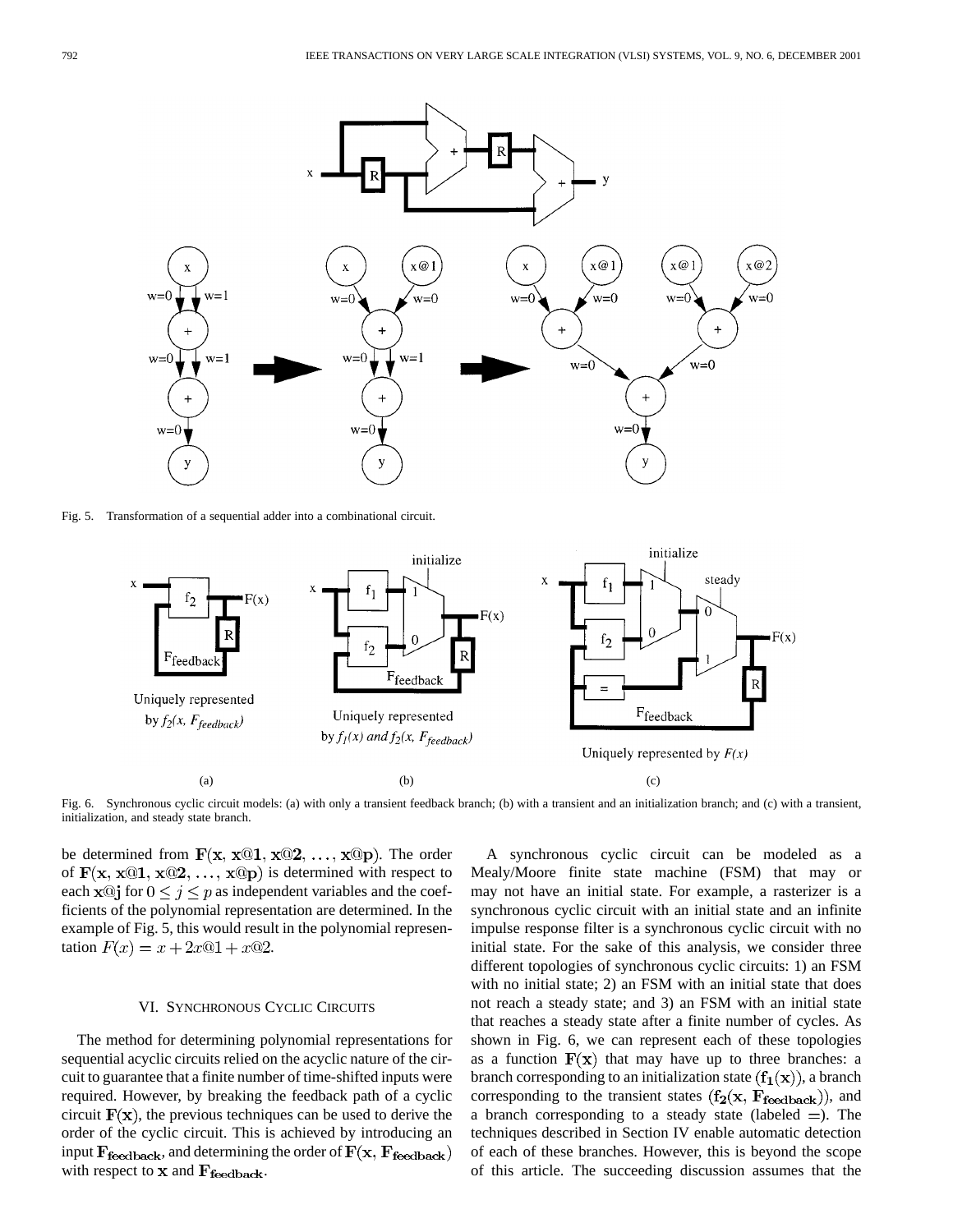TABLE I POLYNOMIAL REPRESENTATION FOR THE ARBITER OF EXAMPLE 6.1

| Domain                                              | Polynomial                                   |
|-----------------------------------------------------|----------------------------------------------|
| $initialize = 1$                                    | $F(intialize, F_{feedback}) = 4$             |
| <i>initialize</i> = 0 AND $3 < F_{\text{feedback}}$ | $F(intialize, F_{feedback}) = 2$             |
| <i>initialize</i> = $0$ AND $1 < F_{feedback} < 4$  | $F$ (initialize, $F_{\text{feedback}}$ ) = 1 |
| <i>initialize</i> = 0 AND $F_{\text{feedback}}$ < 2 | $F(intialize, F_{feedback}) = 4$             |

presence of each of these branches has been detected and the polynomial representation has been determined.

Using the techniques described previously, we can compute a polynomial representation for each branch. An initialization branch has a polynomial representation that contains no terms with the variable  $F_{\text{feedback}}$ . A steady-state branch has the polynomial representation  $F(x, F_{\text{feedback}}) = F_{\text{feedback}}$ . If the function contains no initialization branch or no steady state branch [topology 1) or 2)], then no polynomial representation  $F(x)$  exists. However, the circuit is uniquely represented by the polynomial  $F(x, F_{\text{feedback}})$ . In the case of topology 1),  $F(x, F_{\text{feedback}})$  is simply  $f_2(x, F_{\text{feedback}})$ . In the case of topology 2),  $F(x, F_{\text{feedback}})$  is comprised of two domains (corresponding to *initialize* = 1 and *initialize* = 0 in Fig. 6), and is  $f_1(x)$  within the first domain and  $f_2(x, F_{\text{feedback}})$  within the second domain. Example 6.1 illustrates computation of a polynomial representation for FSM with topology 2).

*Example 6.1:* Consider the finite state machine with a one bit input (initialize) and a three bit output  $\mathbf{F}$ (initialize) = {enableA, enableB, enableC} that provides round-robin access to memory for three clients. Breaking the feedback loops yields the function  $\mathbf{F}$ (initialize,  $\mathbf{F}_{\text{feedback}}$ ). Performing order computation results in the detection of four branches, each of which is order zero (i.e., constant). For example, in the branch that is executed under the condition initialize = 1, the output  $\mathbf{F}$ (initialize,  $\mathbf{F}_{\text{feedback}}$ ) =  ${enableA, enableB, enableC} = 100$ . Thus, the polynomial representation for this branch is  $F (initialize, F_{\text{feedback}}) = 4.$ Coefficient computation for each branch yields the following order zero polynomial representations for  $F (initialize, F_{\text{feedback}})$  as shown in Table I. An initialization branch exists, but no steady-state branch exists, thus  $F (initialize, F_{\text{feedback}})$  uniquely represents the finite state machine (although other finite state machines exist that perform the same operation with different state encodings).

The remainder of this analysis focuses on circuits for which  $F(x, F_{\text{feedback}})$  is not a unique representation, i.e., those circuits that contain both an initialization state and steady state [topology 3)].

## *A. Order Computation With Feedback*

Assume function  $y = F(x)$ :  $B^m \rightarrow B^k$  implements three branches, one initialization branch  $(f_1(x))$ , one steady state branch, and one transient feedback branch  $(f_2(x, F_{\text{feedback}})).$ We assume that a signal controls the number of iterations through the transient feedback path. We can then evaluate

the circuit based on the number of iterations of the transient feedback branch.

The order of  $f_1(x)$  with respect to x, referred to as  $n_{x1}$ , can be determined using the techniques presented in earlier sections. As a result, the polynomial representation of this branch,  $f_1(x)$ , can be determined. Furthermore, if  $y = F_{\text{feedback}}(x)$  is treated as an input to  $f_2(x, y)$ , then the order of  $f_2(x, y)$  with respect to **x**, referred to as  $n_{x2}$ , and with respect to **y**, referred to as  $n_y$ , can also be determined. As a result, the polynomial representation of this branch  $f_2(x, y)$  can be determined. After initialization, the order of  $F(x)$  is  $n_{x1}$  and after the first iteration of the nonsteady-state feedback branch, the order of  $F(x)$  is less than  $(n_{y}n_{x1} + n_{x2})$  and greater than  $n_{y}n_{x1}$ . In general, if the order of  $F(x)$  is  $n_t$  after t iterations, then the order of  $F(x)$ , after one more iteration of the nonsteady-state feedback branch is less than  $n_y n_t + n_2$  and greater than  $n_y n_t$ . Thus, the upper bound on the order of  $F(x)$  after t iterations is:

$$
n_y^t\cdot n_{x1}+\sum_{i=0}^{t-1}n_y^i\cdot n_{x2}.
$$

To determine the order of  $F(x)$  there are three cases that follow, which need to be considered:

- 1)  $t$  is known;
- 2) t is not known,  $n_y = 1$ , and there is no xy term in  $f_2(x, y);$
- 3) t is not known, and  $[n_u \neq 1]$  or there is an  $xy$  term in  $f_2(x, y)$ ].

In *case* 1), the order of  $F(x)$  can be bounded according to the equation above. In *case* 2), since there is no xy term in  $f_2(x, y)$ , the order of  $F(x)$  does not increase on successive iterations and is simply the greater of  $n_{x1}$  and  $n_{x2}$ . For both of these cases, since the order of  $\mathbf{F}(\mathbf{x})$  is bounded, a polynomial representation exists for  $F(x)$ . If the upper bound on the order is  $n_u$ , this representation can be determined by extracting  $n_u + 1$  points from the circuit to create the system of linear equations that determine the polynomial coefficients. In *case* 3), the order of  $\mathbf{F}(\mathbf{x})$ is dependent on  $t$  and is therefore unbounded and has no polynomial representation. However, like the cyclic circuits with no initialization or steady state branch, the polynomial representation  $F(x, F_{\text{feedback}})$  uniquely specifies the functionality of the circuit, and can be used to perform matching as shown in Section VIII-C.

*Example 6.1.1:* Consider a Boolean circuit  $F(x, y)$  with inputs  $x$ ,  $y$ , output  $z$ , that performs multiplication through iterative addition by executing the following initialization branch and feedback branches:

| initial begin             | always $\mathbb{Q}(z \text{ or } x \text{ or } d)$ begin |
|---------------------------|----------------------------------------------------------|
| $z = x$ ;                 | if $(\mathbf{d})\mathbf{z} = \mathbf{z} + \mathbf{x}$    |
| $\mathbf{d} = \mathbf{v}$ | if $(d)d = d - 1$                                        |
| end                       | end.                                                     |

Breaking the feedback loops introduces variables  $z_{\text{feedback}}$ and  $d_{\text{feedback}}$  and results in computation of the set of polynomials shown in Table II. Since the feedback polynomial  $z = z_{\text{feedback}} + x$  is of order one with respect to  $z_{\text{feedback}}$ and contains no  $xz_{\text{feedback}}$  term, case 2) is satisfied and the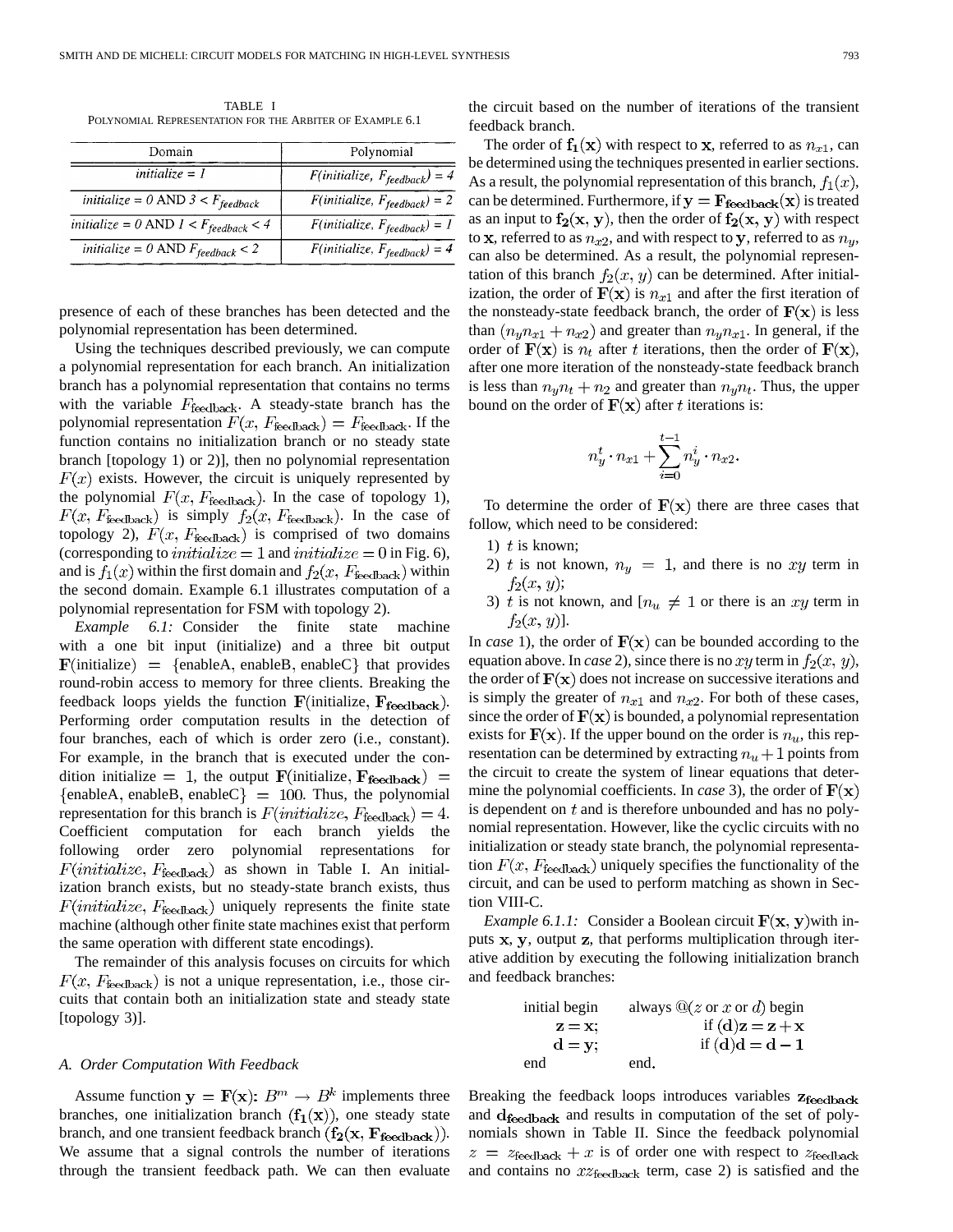TABLE II POLYNOMIAL REPRESENTATION FOR THE LIBRARY ELEMENT F3 IN THE JPEG ENCODE EXAMPLE

| initialize $= 1$ | initialize = 0 and $d \neq 0$ | initialize = 0 and $d = 0$ |
|------------------|-------------------------------|----------------------------|
| $z = x$          | $z = z_{feedback} + x$        | $z = z_{feedback}$         |
| $d = v$          | $d = d_{\text{feedback}} - 1$ | $d = d_{feedback}$         |



Fig. 7. Subdomains generated by the function  $F(x) = x \gg 1$ .

order of  $F(x, y)$  with respect to x is the greater of  $n_{x1}$ and  $n_{x2}$ , both of which are one. Since the feedback polynomial  $d = d_{\text{feedback}} - 1$  is of order one with respect to  $d_{\text{feedback}}$  and contains no  $yd_{\text{feedback}}$  term, case 2) is also satisfied for this polynomial and the order of  $F(x, y)$  with respect to y is the greater of  $n_{y1}$  and  $n_{y2}$ , which are one and zero respectively. Thus,  $F(x, y)$  is of order one with respect to both inputs (i.e.,  $n_x = 1$  and  $n_y = 1$ ), requiring  $(n_x+1)(n_y+1) = 4$  points to be extracted from the circuit. The points  $(x, y, z) = \{(0, 0, 0), (0, 1, 0), (1, 0, 0), (1, 1, 1)\}\$ can be extracted, yielding the following system of equations:

$$
\begin{bmatrix} 0 & 0 & 0 & 1 \\ 0 & 0 & 1 & 1 \\ 0 & 1 & 0 & 1 \\ 1 & 1 & 1 & 1 \end{bmatrix} \bullet \begin{bmatrix} c_3 \\ c_2 \\ c_1 \\ c_0 \end{bmatrix} = \begin{bmatrix} 0 \\ 0 \\ 0 \\ 1 \end{bmatrix}.
$$

The solution to the system of equations yields the polynomial representation  $F(x, y) = xy$ .

## VII. APPROXIMATIONS

Polynomial representations are an efficient way to encapsulate the functionality of arithmetic circuits. Furthermore, circuits that implement nonarithmetic operations can be modeled efficiently by determining subdomains over which the circuit implements functionality that has a low-order polynomial representation, as shown in Section IV. However, this representation becomes very complex when the number of subdomains is large. For example, circuits that approximate arithmetic functions frequently generate many subdomains.

*Example 7.1:* Consider a circuit that implements  $\mathbf{F}(\mathbf{x}) =$  $(\mathbf{x} \gg 1)$ , where **x** is an *m* bit word, requires  $2^{m-1}$  subdomains (Fig. 7) in its polynomial representation. Rather than represent  $F(x)$  as a list of subdomains of x and corresponding polynomials  $F(x)$  that describe  $\mathbf{F}(\mathbf{x})$  exactly over those subdomains, it is much more efficient to represent  $F(x)$  as the polynomial  $x/2$ and specify the maximum error between the continuous function  $x/2$  and the exact polynomial representation  $F(x)$ .

Given a Boolean function  $y = F(x)$ :  $B^m \to B^k$ , with corresponding integer values  $(x, y)$ , an approximate polynomial representation  $y_{\text{approx}} = F_{\text{approx}}(x)$  can be determined. The approximate polynomial representation is determined such that  $|F(x) - F_{\text{approx}}(x)| \leq \Delta$  for all x, where  $\Delta$  is a given accuracy. Approximation allows a low-order polynomial representation to be generated for a Boolean function that would otherwise have a polynomial representation of high order. Sections VII-A and VII-B derive in detail the approximate polynomial representation  $F_{\text{approx}}(x)$  and the tolerance  $\Delta$  within which the approximation is accurate.

## *A. Computing Approximations*

As proven in Theorem 3.1, the order of a function is reduced by one by computing the difference  $F(x + 1) - F(x)$ . The algorithms to this point have relied on the resulting fact that if the order of  $\mathbf{F}(\mathbf{x})$  is n, then recursively performing this difference  $n+1$  times will reduce the function to zero. Now we relax the requirement that  $\mathbf{F}(\mathbf{x+1}) - \mathbf{F}(\mathbf{x})$  be exactly zero. If performing this difference  $n$  times results in a function that is not zero, but is numerically close to zero, then the polynomial representation  $F(x)$  of  $F(x)$  can be approximated well by a polynomial of degree  $n$ .

To translate this to approximating a Boolean function  $F(x)$  with a polynomial, again consider the function  $y = F(x)$ :  $B^m \rightarrow B^k$ . If the most significant q bits of y are one, then for the two's complement integer encoding of  $y \in Z$ ,  $y = \text{Encode}(y)$ , the inequality  $-2^{k-q} < y$  holds. Similarly, if the most significant q bits of  $y$  – Decode( $2^{k-q}$ ) (performed using two complement arithmetic) are 1, then the inequality  $y < 2^{k-q}$  holds. As, a result, if  $\mathbf{F}^-$  is defined to be  $F(x + 1) - F(x)$  and  $F^+$  is defined to be  $\mathbf{F}(\mathbf{x} + \mathbf{1}) - \mathbf{F}(\mathbf{x})$  – Decode( $2^{k-q}$ ), then the following statement holds: if the upper k bits of the bit wise or of  $\mathbf{F}^-$  and  $\mathbf{F}^+$ are one, then  $-2^{k-q} < F(x+1) - F(x) < 2^{k-q}$ . The bound on  $F(x+1) - F(x)$ , allows us to derive an approximation of  $F(x)$ 

Let 
$$
\mathbf{F}(\mathbf{x} + \mathbf{1}) - \mathbf{F}(\mathbf{x}) = \mathbf{G}(\mathbf{x})
$$
  
\nGiven  $\mathbf{F}(\mathbf{0})$   
\n $\Rightarrow \mathbf{F}(\mathbf{1}) = \mathbf{G}(\mathbf{0}) + \mathbf{F}(\mathbf{0})$   
\n $\Rightarrow \mathbf{F}(\mathbf{2}) = \mathbf{G}(\mathbf{1}) + \mathbf{F}(\mathbf{1}) = \mathbf{G}(\mathbf{1}) + \mathbf{G}(\mathbf{0}) + \mathbf{F}(\mathbf{0})$   
\n...  
\n $\Rightarrow \mathbf{F}(\mathbf{x}) = \left(\sum_{i=0}^{x-1} \mathbf{G}(i)\right) + \mathbf{F}(\mathbf{0}).$ 

If Encode( $G(i)$ ) is small [e.g.,  $-2^{k-q} <$  Encode( $G(i)$ ) <  $2^{k-q}$ , for suitable q], the polynomial representation of  $(\sum_{i=0}^{x-1} G(i))$  is well approximated by the line x · (Encode  $\mathbf{F}(11 \cdots 11) - \mathbf{F}(0)/2^m$ ).

 $F(x)$  can then be approximated by

$$
F_{\text{approx}}(x) \approx x \cdot (\text{Encode}(\mathbf{F}(11\cdots11) - \mathbf{F}(0))/2^m) + \text{Encode}(\mathbf{F}(0)).
$$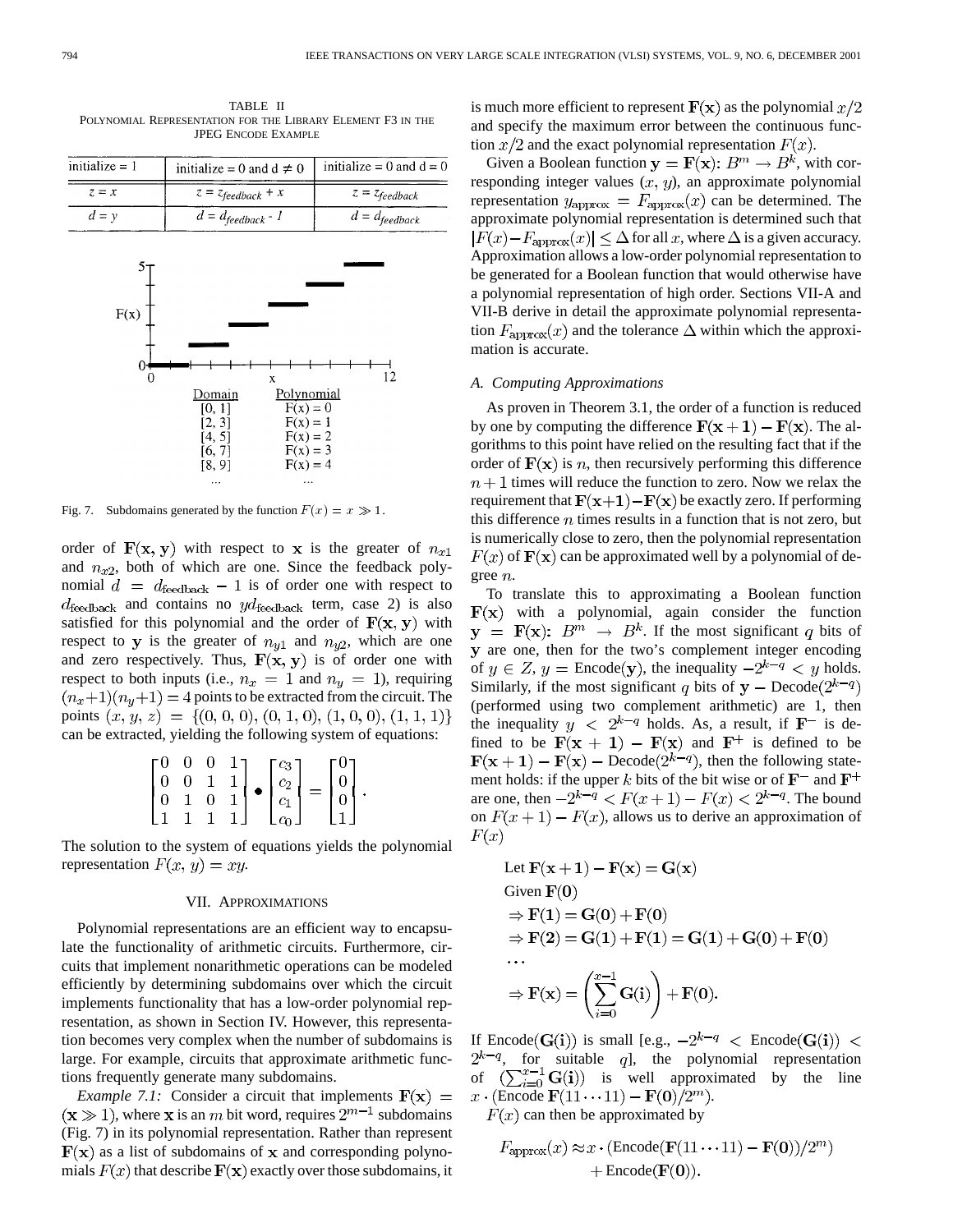*Example 7.2.1:* Consider the 8-bit function  $y = F(x)$  where  $\mathbf{x} \in B^8$  and  $\mathbf{y} \in B^8$ 

$$
y_0 = x_1;
$$
  $y_4 = x_5;$   
\n $y_1 = x_2;$   $y_5 = x_6;$   
\n $y_2 = x_3;$   $y_6 = x_7;$   
\n $y_3 = x_4;$   $y_7 = 0.$ 

This circuit could be partitioned into 64 subdomains and represented exactly with 64 order zero polynomials (similar to Fig. 7). However, the first difference iteration reveals that the upper seven bits of  $F(x + 1) + F'(x)$  are one, yielding the bound  $-1 < F(x+1) - F(x) < 1$ . Therefore,  $F(x)$  can be approximated by the first-order polynomial  $F_{\text{approx}}(x) = x(\text{Encode}(\mathbf{F}(11\cdots 11) - \mathbf{F}(0)))/2^8 = 0.498x.$ 

# *B. Computing Approximation Error for the Linear Approximation*

In this section, we will compute a bound on the accuracy  $\Delta$  of a linear approximation to the polynomial representation  $F(x)$ . The difference between  $F(x)$  and  $F_{\text{approx}}(x)$ , termed  $\Delta(x)$  is

$$
\Delta(x) = \sum_{i=0}^{x-1} (\text{Encode}(G(i)) - \text{Encode}(F(11 \cdots 11) - F(0))/2^m).
$$

Since  $-2^{k-q}$  < Encode( $G(i)$ ) <  $2^{k-q}$ , it requires only  $k-q$ bits to represent  $\mathbf{G}(i)$ . Assuming  $k \approx q$  for a good approximation, computation of  $(Encode(G(i)) -Encode(F(11 \cdots 11) \mathbf{F}(0)/2^m$  need only be performed only over a short word length  $(k - q)$  bits). Since the Encode operation is distributive [i.e.,  $\text{Encode}(A) + \text{Encode}(B) = \text{Encode}(A+B)$ ], the following equivalence holds:

$$
2m(Encode(G(i)) - encode(F(11...11) - F(0))/2m)
$$
  
= encode((G(i)  $\ll m) - (F(11...11) - F(0))).$ 

Defining  $\delta(i) = (G(i) \ll m) - (F(11 \cdots 11) - F(0))$  yields:

$$
\Delta(x) \cdot 2^m = \sum_{i=0}^{x-1} \text{Encode}(\delta(i)).
$$

Replacing  $\delta(i)$  by the sum of its bits  $\delta_j(i)$  [i.e., Encode $\delta(i)$  =  $\sum_{j=0}^{m+k-q-1} 2^j \cdot \delta_j(i)$  yields

$$
\Delta(x) = \sum_{i=0}^{x-1} \left( \sum_{j=0}^{m+k-q-1} 2^{j-m} \cdot (\delta_j(i)) \right).
$$

An upper bound on  $\Delta(x)$  can then be determined from each bit  $\delta_i^+$ (i) of the positive values of  $\delta(i)$ 

$$
\Delta(x) < \sum_{i=0}^{x-1} \left( \sum_{j=0}^{m+k-q-1} 2^{j-m} \cdot (\delta_j^+(\mathbf{i}) \neq 0) \right).
$$

Similarly, a lower bound can be determined from each bit  $\delta_i^-(i)$ of the negative values of  $\delta(i)$ 

$$
\Delta(x) > \sum_{i=0}^{x-1} \left( \sum_{j=0}^{m+k-q-1} 2^{j-m} \cdot (\delta_j^-(i) \neq 0) \right).
$$

Following two's complement arithmetic, if the most significant bit of  $\delta(i)$  is zero, then  $\delta(i)$  is positive and, if the most significant bit of  $\delta(i)$  is one, then  $\delta(i)$  is negative. Since the most significant bit of  $\delta(i)$  is  $\delta_{m+k-q-1}(i)$ , the bits  $\delta_i^+(i)$  and  $\delta_i^-(i)$  can be determined by computing the positive and negative cofactor of  $\delta_j(i)$  with respect to  $\delta_{m+k-q-1}(i)$ .

Computing  $\Delta(x)$  for all  $2^m$  values of x is prohibitively complex due to the size of the domain and the fact that  $\Delta(x)$  is a summation of  $x$  values. To circumvent this summation and determine a bound on  $\Delta(x)$ , the maximum values for the following are determined:

$$
\Delta(x+1) - \Delta(x)
$$
 where bit  $x_0$  of **x** is 0  
\n
$$
\Delta(x+2) - \Delta(x)
$$
 where bits  $x_0$ ,  $x_1$  of **x** are 0  
\n...  
\n
$$
\Delta(x+2^{m-1}) - \Delta(x)
$$
 where bits  $x_0, x_1, ..., x_{m-1}$  of **x** are 0.

The maximum value of the computation  $\Delta(x+2^j) - \Delta(x)$ , where bits  $x_0, x_1, \ldots, x_i$  of **x** are zero, yields the maximum error contributed by bit  $j$  of the input. Thus, the sum of the maximum values of each of the above equations provides the maximum error contributed by all bits, which is a bound on the error of the approximation. Thus, a bound on the accuracy of the linear approximation is

$$
\Delta < [\Delta(x+1) - \Delta(x)] + [\Delta(x+2) - \Delta(x)] + \cdots
$$
  
+  $[\Delta(x+2^{m-1}) - \Delta(x)].$ 

As shown in Example 7.2.2, values of  $\Delta(x)$  can be reached by summing a subset of the above equations.

*Example 7.2.2:*

$$
\Delta(0) = 0 \quad \Delta(1) = [\Delta(0+1) - \Delta(0)]
$$
  
\n
$$
\Delta(2) = [\Delta(0+2) - \Delta(0)]
$$
  
\n
$$
\Delta(3) = [\Delta(1+2) - \Delta(1)] + [\Delta(0+1) - \Delta(0)]
$$
  
\n
$$
\Delta(7) = [\Delta(6+1) - \Delta(6)] + [\Delta(4+2) - \Delta(4)]
$$
  
\n
$$
+ [\Delta(0+4) - \Delta(0)].
$$

*Example 7.2.3:* For the approximation computed in Example 7.2.1, the resulting  $\delta(i)$  is:

$$
\begin{array}{ll} \delta_0 = 1; & \delta_5 = 0; \\ \delta_1 = 0; & \delta_6 = 0; \\ \delta_2 = 0; & \delta_7 = 1; \\ \delta_3 = 0; & \delta_8 = i'_0; \\ \delta_4 = 0; & \delta_9 = i'_0. \end{array}
$$

The error contributed by  $\Delta(x+1) - \Delta(x)$  when  $x_0 = 0$  is  $\text{Encode}(\delta(\mathbf{x}))/2^8$ . This is always negative because the most significant bit of  $\delta(\mathbf{x})$  is one when  $x_0 = 0$ : Encode $(\delta(\mathbf{x}))/2^8 =$  $-127/2^8 = -0.5$  units. The error contributed by  $\Delta(x+2)$  –  $\Delta(x)$ , when  $x_1x_0 = 00$ , is Encode $(\delta(\mathbf{x} + 1) + \delta(\mathbf{x}))$ . This is always positive because the most significant bit of  $\delta(\mathbf{x} + \mathbf{z})$  $i(\mathbf{x}) + \delta(\mathbf{x})$  is zero when  $x_0 = 0$ : Encode $(\delta(\mathbf{x} + \mathbf{1}) + \delta(\mathbf{x})) =$  $(129 - 127)/2^8 = 0.008$  units. Similarly, other differences  $\Delta(x+2^i) - \Delta(x)$  contribute only positive error. Other differences  $\Delta(x+2^i) - \Delta(x)$  contribute a total of 0.5 units of positive error, resulting in the error bound:  $-0.5 < \Delta < 0.5$ . Thus, the circuit implements the polynomial  $F(x) = 0.498x$  within 0.5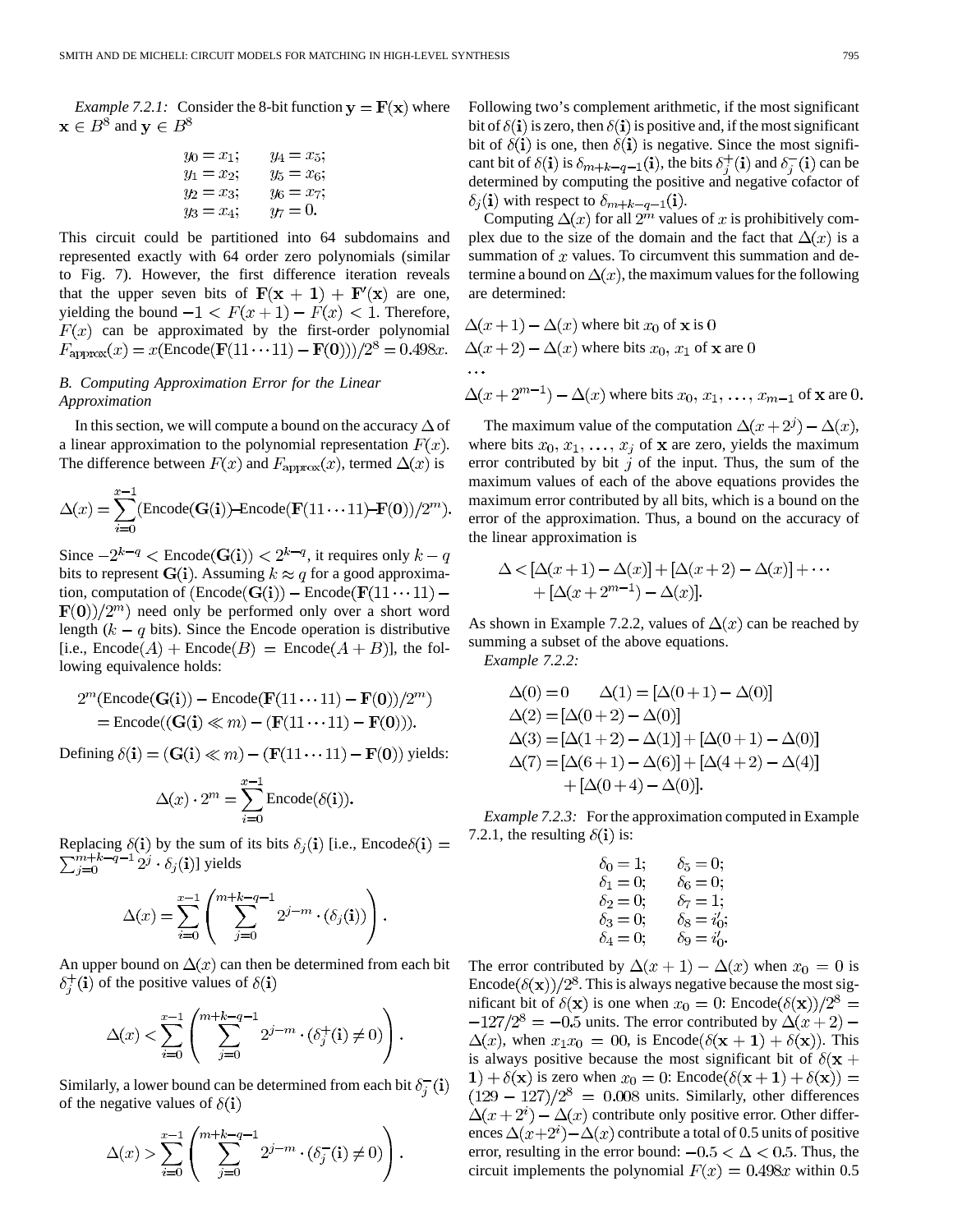units. This approximate representation is far less complex than the 64 polynomials that would be required to represent the circuit exactly.

## *C. Nonlinear Approximations*

A function  $F(x)$  may implement a nonlinear operation [e.g.,  $F(x) = (x^2 \gg 1)$ ] that is well approximated by a nonlinear polynomial representation [e.g.,  $F(x) = x^2/2$ ]. In this case, the first iteration of  $F(x+1) - F(x)$  may not satisfy the condition  $-2^{k-q} < F(x+1)-F(x) < 2^{k-q}$ . If a suitable bound is found for the *n*th iteration of  $F(x+1) - F(x)$ , termed  $G_n(x)$ , instead of the first iteration, then a nonlinear approximation for  $F(x)$ can be computed, using  $\Delta$ , from Newton's forward difference interpolating formula

$$
F_{\text{approx}}(x)
$$
  
= 
$$
Encode(\mathbf{F}(0)) + {x \choose 1} \cdot encode(\mathbf{G_0}(0))
$$
  
+ 
$$
{x \choose 2} \cdot encode(\mathbf{G_1}(0)) + \cdots
$$
  
+ 
$$
{x \choose n} \cdot encode(\mathbf{G_n}(0)) + \cdots
$$

## VIII. MATCHING

Consider a circuit specification  $S(x)$  that defines the functionality of a circuit. Given a library of existing components, where each component is described by a Boolean function  $F(x)$ , polynomial representations provide a means for quantifying the difference between the specification  $S(x)$  and a potential implementation  $F(x)$ . This can be achieved by computing the polynomial  $\varepsilon(x) = S(x) - F(x) + \Delta$ , where  $F(x)$  is the polynomial representation of  $F(x)$  within an accuracy of  $\Delta$ , and using traditional numerical methods to find the maximum value of  $\varepsilon(x)$ . In quantifying the maximum error  $\varepsilon$  of an implementation and guaranteeing that  $\varepsilon$  is within a given tolerance, system traits such as performance, power and area can be optimized by selecting faster or smaller designs that implement less accurate arithmetic.

*Example 8.1:* Consider the specification for an 8-bit  $3 \times 3$ sharpening filter used for processing grayscale images

$$
S(x[0, 0], x[0, 1], x[0, 2], x[1, 0], x[1, 1]
$$
  
\n
$$
x[1, 2], x[2, 0], x[2, 1], x[2, 2])
$$
  
\n
$$
= (-x[0, 0] - x[0, 1] - x[0, 2] - x[1, 0] + 8x[1, 1]
$$
  
\n
$$
- x[1, 2] - x[2, 0] - x[2, 1] - x[2, 2])/9.
$$

Consider an implementation  $F(x)$  with the following approximate polynomial representation:

$$
F(x, x@1, x@2, x@3, x@4, x@5, x@6, x@7, x@8)
$$
  
\n
$$
\approx (-x - x@1 - x@2 - x@3 + 8x@4 - x@5
$$
  
\n
$$
-x@6 - x@7 - x@8)/8
$$
  
\n
$$
\Delta = 0.875.
$$

For  $0 < x < 2^8$ ,  $\varepsilon(x) < 29$  grayscale units. This implementation yields a sharpening filter that yields an image that is of similar quality to that specified, but likely smaller and faster than an exact implementation.

# *A. Transcendental Specifications*

A means of approximating a specification for transcendental functions can be derived from the results of Taylor series approximation. Given a specification  $S(x)$ , with Taylor series  $S_{\text{approx}}(x) = 1 + (dS(0)/dx)x/1! + (d^2S(0)/dx^2)x^2/2! +$  $\cdots + (d^n S(0)/dx^n)x^n/n!$ , the difference between  $S_{\text{approx}}(x)$ and  $S(x)$  is  $\varepsilon(x) = (d^{n+1}F(c)/dx^{n+1})x^{n+1}/(n+1)!$  where  $0 < c < x$ . Thus, if the error in a Taylor series approximation to a function can be bounded, then the difference between an implementation that matches that approximation and the specification can be bounded.

*Example 8.1.1:* An implementation that is determined to be of order four and yields the polynomial representation  $F(x) =$  $1-x^2/4+x^4/24$  matches the cosine function used in DCT with an error  $\varepsilon$  < 0.0083 over the interval [0, 1].

## *B. Composition*

The ease with which polynomials can be composed, using traditional algebraic manipulations, can allow seemingly inappropriate implementations to be combined to fulfill a specification.

*Example 8.2.1:* The Boolean function  $F(x)$  with polynomial representation  $F(x) = x^2$  may appear to be a completely inappropriate match for the polynomial specification of  $cos(x)$  derived in Example 8.2. However, if an adder  $\mathbf{F}_{sum}(\mathbf{x}, \mathbf{y}) (F_{sum}(x) = x + y),$ negation element  $\mathbf{F}_{\text{neg}}(\mathbf{x})(F_{neg}(x) = -x)$ , and shifter  $\mathbf{F}_{\textbf{shift}}(\mathbf{x}, \mathbf{y}) (F_{\textbf{shift}}(x, y) = x/2^y)$  exist in the implementation library,  $F(x)$  can be allocated and composed with the adder to approximate the  $cos(x)$ 

$$
\frac{\mathbf{F}_{\text{sum}}(\mathbf{1}, \mathbf{F}_{\text{sum}}(\mathbf{F}_{\text{neg}}(\mathbf{F}_{\text{shift}}(\mathbf{F}(\mathbf{x}), 1))}{\mathbf{F}_{\text{shift}}(\mathbf{F}(\mathbf{F}(\mathbf{x})), 5))).}
$$

The polynomial representation that results from this composition is  $F(x) = 1 - x^2/4 + x^4/32$  and matches the specification derived in Example 8.2 within 1.3%.

# *C. Cyclic Circuits*

As discussed in Section VI, when the order of a circuit with feedback can be bounded, a polynomial representation for that circuit can be determined exactly and the matching techniques described above can be used. Given a specification with bounded order  $n_s$  and a cyclic component  $F(x)$  with unbounded order, the inequality

$$
n_y^t \cdot n_{x1} \le n_s \le n_y^t \cdot n_{x1} + \sum_{i=0}^{t-1} n_y^i \cdot n_{x2}
$$

can be solved for t [where  $n_{x1}$  is the order of the initialization branch  $f_1(x)$ ,  $n_{x2}$  is the order of feedback branch  $f_2(x, F_{\text{feedback}})$  with respect to x,  $n_y$  is the order of the feedback branch with respect to the feedback input, and  $t$  is the number of times the feedback branch is executed]. The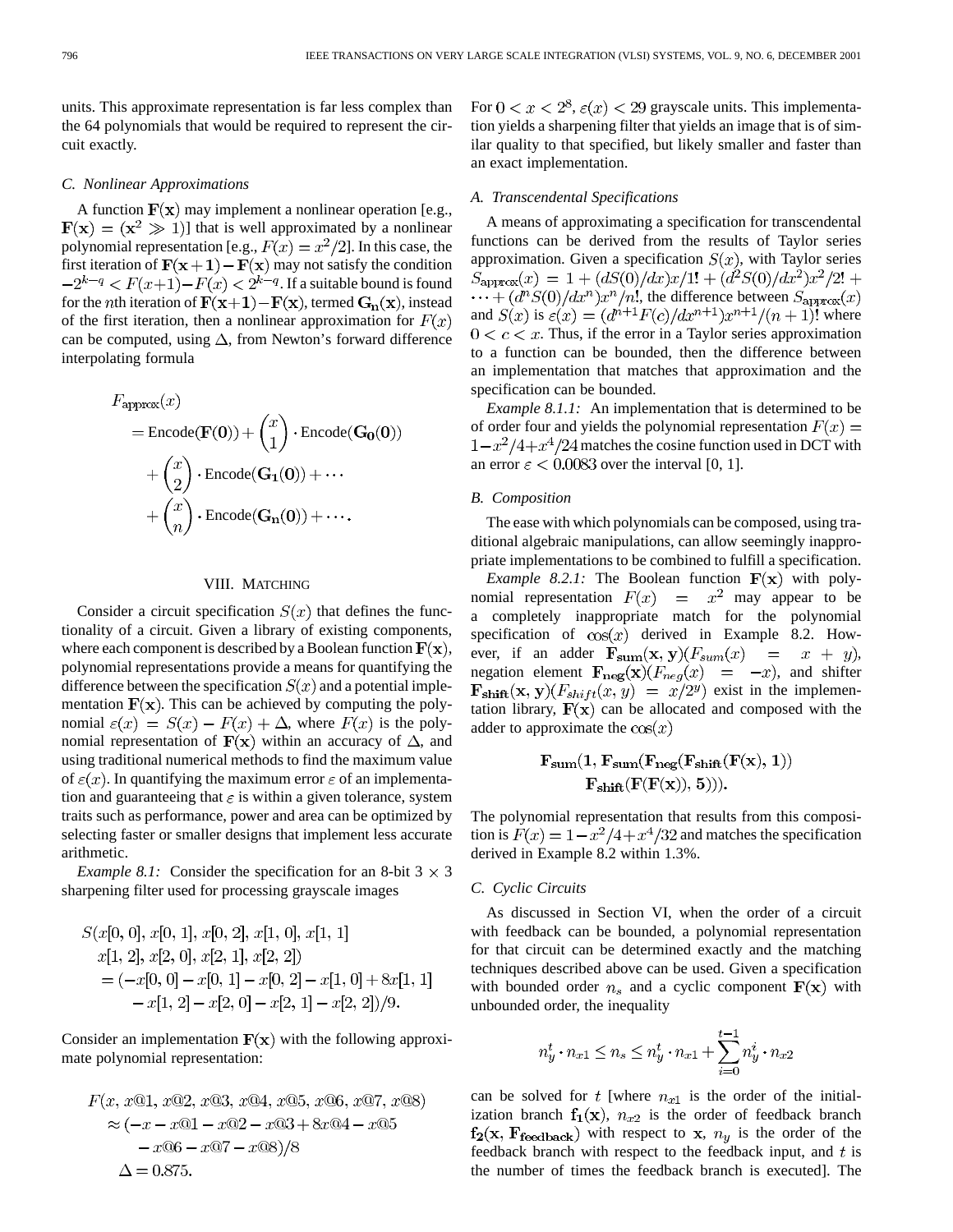solution to this inequality provides the bounds on  $t$  within which  $F(x)$  can have the same order as  $S(x)$  and, therefore, possibly implement  $S(x)$ .

If  $S(x)$  has unbounded order, then  $S(x)$  is implemented by  $F(x)$  if and only if the specification of the initialization branch of  $S(x)$ ,  $s_1(x) = f_1(x)$  and the specification of the feedback branch of  $S(x)$ ,  $s_2(x, S_{\text{feedback}}(x)) = f_2(x, F_{\text{feedback}}(x)).$ Thus, if a function  $F(x)$  does not have a bounded order and, therefore, no polynomial representation, it can still be compared to a specification  $S(x)$  by comparing the initialization and feedback polynomials of  $S(x)$  and  $F(x)$ . An example of this is shown in Section X-B.

# IX. COMPLEXITY ISSUES

The order computation techniques described above are of quadratic complexity with respect to the size of the BDD representation of  $F(x)$  and output word length. Solving the set of linear equations for polynomial coefficients is of cubic complexity with respect to the order of the polynomial and we assume this order is small (less than the discontinuity threshold). However, the underlying BDD data structure can be of exponential complexity for common functions. Thus, reducing the complexity of polynomial computation requires reducing the complexity of the order computation, which, in turn, requires reduction of the complexity of the BDD.

Assume a function  $F(x)$  has an BDD with  $2^m$  intermediate nodes, where  $x$  is an  $m$  bit word. If  $x$  is partitioned into two words  $(x_{m-1}x_{m-2}\cdots x_{m/2}00\cdots 0)$  and  $(00\cdots 0x_{m/2-1}x_{m/2-2}\cdots x_0)$ , the BDDs that describe each partition will require no more than two sets of  $2^{m/2}$  intermediate nodes. Similarly, partitioning  $x$  into  $C$  words will result in a worst-case total node count of  $T = C2^{m/C}$ . Minimizing T with respect to  $m$  yields

$$
dT/dC = 2^{m/C} - (m/C)2^{m/C} \cdot \log_{10} 2
$$
  
=  $(2^{m/C} \cdot (1 - (m/C) \cdot \log_{10} 2))$   
 $\Rightarrow C = m \cdot \log_{10} 2.$ 

Partitioning x into words of length  $(1/\log_{10} 2) \approx 4$  will minimize BDD complexity. This will result in overall BDD complexity of  $(m/4) \cdot 2^4 = 4m$ . Furthermore, such a partitioning will guarantee that the order of the polynomial representation for a component is less  $2<sup>4</sup>$ . For those circuits implementing functions of order greater than  $2<sup>4</sup>$ , a polynomial representation will be determined through domain partitioning and approximation, as explained in Sections IV and VII. In practice, very few circuits implement functions of order greater than  $2<sup>4</sup>$ .

# X. APPLICATIONS

To illustrate the application of polynomial methods, two applications are synthesized. A JPEG Encode block is first synthesized to demonstrate order computation and discontinuity detection. An IIR filter is then mapped to an existing filter to demonstrate synthesis with synchronous library elements and approximation.

(1) DCT 
$$
DCT = \sum_{i=0}^{7} \sum_{i=0}^{7} x(i, j)
$$

 $Q = DCT/128 - DC<sub>previous</sub>$ (2) Quantize

(3) Coefficient Code  $C = log_2 Q$ 

 $(4)$  DC Code

| $\overline{\mathsf{C}}$ | <b>BaseCode</b> | Length |
|-------------------------|-----------------|--------|
|                         | olo             |        |
|                         | ŒТ              |        |
|                         | TOO             |        |
|                         | 00              |        |
|                         | ю               |        |
|                         | ПО              |        |
|                         | 11TO            | ю      |
|                         | ппо             | 12     |
|                         | ппю             | 14     |
|                         | пипо            | 16     |
|                         | 11111110        | Ι8     |
|                         | 11110           |        |

Fig. 8. Arithmetic specification of the blocks for the dc path of JPEG encode [inputs:  $x(i, j)$ ; output: dc].

Component 1 assign  $F1 = x1 + x2 + x3 + ... + x64$ ; Component 2 assign  $F2 = x1 - x2$ ; Component 3 always  $\omega(x1)$  begin if  $(x1[11])$  begin  $F3 = \{9\text{'b}11111110, x1[10:0]\};$ end elsif x1[10] begin  $F3 = \{8\text{'}b1111110, x1[9:0]\};$ end elsif x1[0] begin  $F3 = {3'b011, x1[0]};$  $\ddotsc$ end else begin  $F3 = 3' b010;$ end

Fig. 9. Verilog implementations synthesized to produce library elements F1, F2, and F3.

# *A. JPEG Encode Application*

Generating polynomial descriptions allows a specification and implementation to be compared by computing the numerical difference between the polynomials. Consider the dc path for the JPEG encode system described in Fig. 1 and specified in more detail in Fig. 8. The inputs  $x(i, j)$  describe grayscale values for an  $8 \times 8$  pixel block and output dc represents the encoded dc value for that pixel block. Specifications for four system blocks are described: 1) DCT; 2) quantize; 3) coefficient coding; and 4) dc coding. Three library elements were generated by synthesizing the Verilog code shown in Fig. 9. Polynomial representations were computed from the resulting netlists.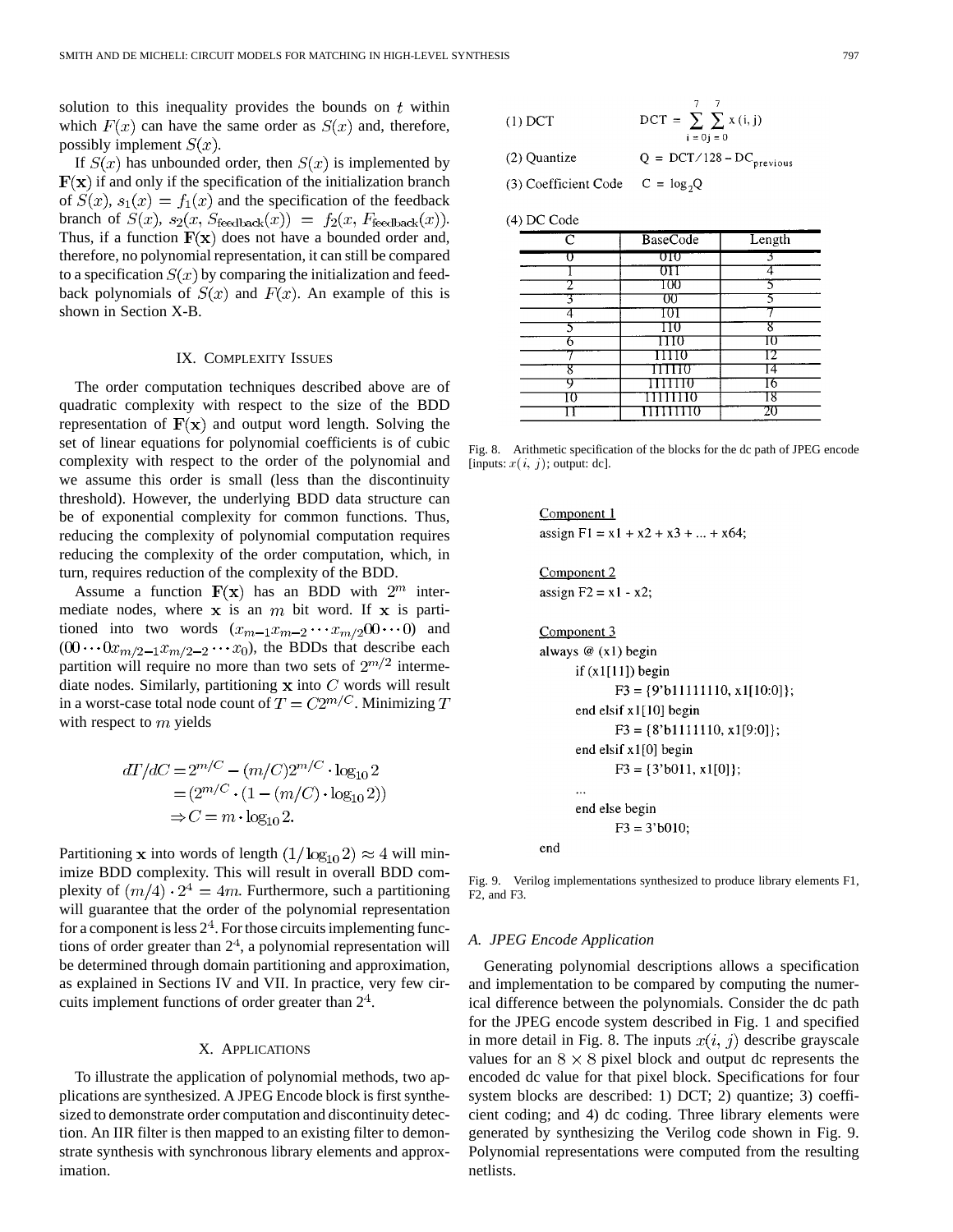| Domain                                                               | DC Polynomial         |
|----------------------------------------------------------------------|-----------------------|
| $xI = 0$                                                             | $F3(xI) = 2 + xI$     |
| 0 < x < 2                                                            | $F3(xI) = 6 + xI$     |
| 1 < x < 4                                                            | $F3(x1) = 16 + x1$    |
| 3 < x < 8                                                            | $F3(xI) = xI$         |
| 7 < x < 16                                                           | $F3(xI) = 80 + xI$    |
| 15 < x < 32                                                          | $F3(x1) = 192 + x1$   |
| 31 < x1 < 64                                                         | $F3(x1) = 896 + x1$   |
| 63 <r1<128< td=""><td><math>F3(xI) = 3840 + xI</math></td></r1<128<> | $F3(xI) = 3840 + xI$  |
| 127 < x < 256                                                        | $F3(x1) = 15872 + x1$ |
| 255 < x < 1 < 512                                                    | $F3(x1) = 64512 + x1$ |
| 511 < x1 < 1024                                                      | $F3(x1) = 26e4 + x1$  |
| 1023 < x1 < 2048                                                     | $F3(x1) = 1e6 + x1$   |

TABLE III POLYNOMIAL REPRESENTATION FOR THE LIBRARY ELEMENT F3 IN THE JPEG ENCODE EXAMPLE

The first component requires that an order computation be performed for each input. The order of element  $F1(x1, x2, ..., x64)$  with respect to each input is determined to be one and, after coefficient computation, the polynomial representation is

$$
F1(x1, x2, \ldots, x64) = x1 + x2 + \cdots + x64.
$$

The order of element  $\text{F2}(x1, x2)$  block is similarly determined to be one with respect to  $x1$  and  $x2$  and the resulting polynomial representation is

$$
F2(x1, x2) = x1 - x2.
$$

Order computation for element  $F3(x1)$  yields an order greater than the discontinuity threshold of four. As a result, the upper bits of the inputs to each block are successively set to zero and one, as described in Section IV, and the following partitions and corresponding polynomial representations are determined as shown in Table III.

Performing a numerical comparison between the specification for DCT and  $F1(x1, x2, \ldots, x64)$ , the specification for quantization and  $F2(x1, x2)$  and the specification for coding and  $F3(x1)$  reveals an exact match for each ( $\varepsilon = 0$ ). Thus, the specification can be implemented by composing the complex components that exist in the library.

## *B. IIR Filter Application*

Many embedded applications require digital filters to control mechanical operations. Common examples include altitude control systems for satellites, yaw dampers in airplanes, and fuel injection controllers in automobiles. We will apply polynomial methods to determine an existing filter from a library of filters suitable for reuse in a tape drive controller (Fig. 10). The velocity of the tape with the tape drive is controlled by a voltage applied to the reel motor. This voltage is a function of past velocities and, therefore, past voltages, as well as the displacement



Fig. 10. Digital filter used as a compensator for controlling the move of a tape through a tape drive.

| input: x                          | output: F                          |
|-----------------------------------|------------------------------------|
| $x_q = REG(x)$                    | $F_q = REG(F)$                     |
| $x_q = \text{REG}(x_q)$           | $F_qq = REG(F_q)$                  |
| $x_qqq = REG(x_q)$                | $F_{qqq} = \text{REG}(F_{qq})$     |
| $x_qqqq = \text{REG}(x_qqq)$      | $F_qqqq = REG(F_qqq)$              |
| $x_q$ qqqqq = REG $(x_q$ qqqq)    | $F_{-}$ qqqqq = REG( $F_{-}$ qqqq) |
| $H1 = 160F_q - 320F_qq + 320F_qq$ |                                    |
| $H2 = -160F_qqqq + 32F_qqqqqq$    |                                    |
| $H3 = x - 3x_q + 2x_q + 2x_q$     |                                    |
| $H4 = 3x_{qqqq} + x_{qqqqq}$      |                                    |
| $H = H1 + H2 + H3 + H4$           |                                    |
| $F = H >> 5$                      |                                    |

Fig. 11. Circuit description for library element to be compared to tape controller specification.

required to position the tape properly. An existing circuit implementation within the library of filters is shown in Fig. 11, with combinational blocks already described by polynomials. The challenge is to determine if the circuit can be allocated to implement the following specification, generated from MATLAB:

$$
S(x) = 5S(x@1) - 10S(x@2) + 10S(x@3) - 5S(x@4)
$$
  
+
$$
S(x@5) + 0.09375x - 0.28125(x@1) + 0.1875(x@2)
$$
  
+
$$
0.1875(x@3) - 0.28125(x@4) + 0.09375(x@5).
$$

The first step in generating a polynomial representation for the circuit described in Fig. 11 is to break the feedback paths. This results in  $\mathbf{F}_{\text{feedback}}$  replacing  $\mathbf{F}$  in the list of equations and being added to the list of inputs. The next step in generating a polynomial representation requires generation of the equivalent combinational circuit. Progressing down directed acyclic graph that represents  $F(x, F_{\text{feedback}})$ , the first rooted subgraph represents the assignment  $x.q = REG(x)$ . This subgraph is duplicated, generating an additional circuit input  $x@1$ , and the original subgraph is removed. Subsequently, the rooted subgraph ending with  $x_{\text{qq}}$  is duplicated, generating an additional circuit input  $x@2$  and the original subgraph corresponding to the assignment to  $x.qq$  is removed. Continuing this process, the equivalent combinational circuit is generated, resulting in a circuit with the following inputs:  $\{x, x@1, \ldots, x@5, F_{\text{feedback}}, F_{\text{feedback}}@1, \ldots,$  $\mathbf{F}_{\text{feedback}}@5$ . The nodes in the original graph that represented assignments to each of ${x-q, \ldots, x-qqqqq, F-q, \ldots, F-qqqqq}$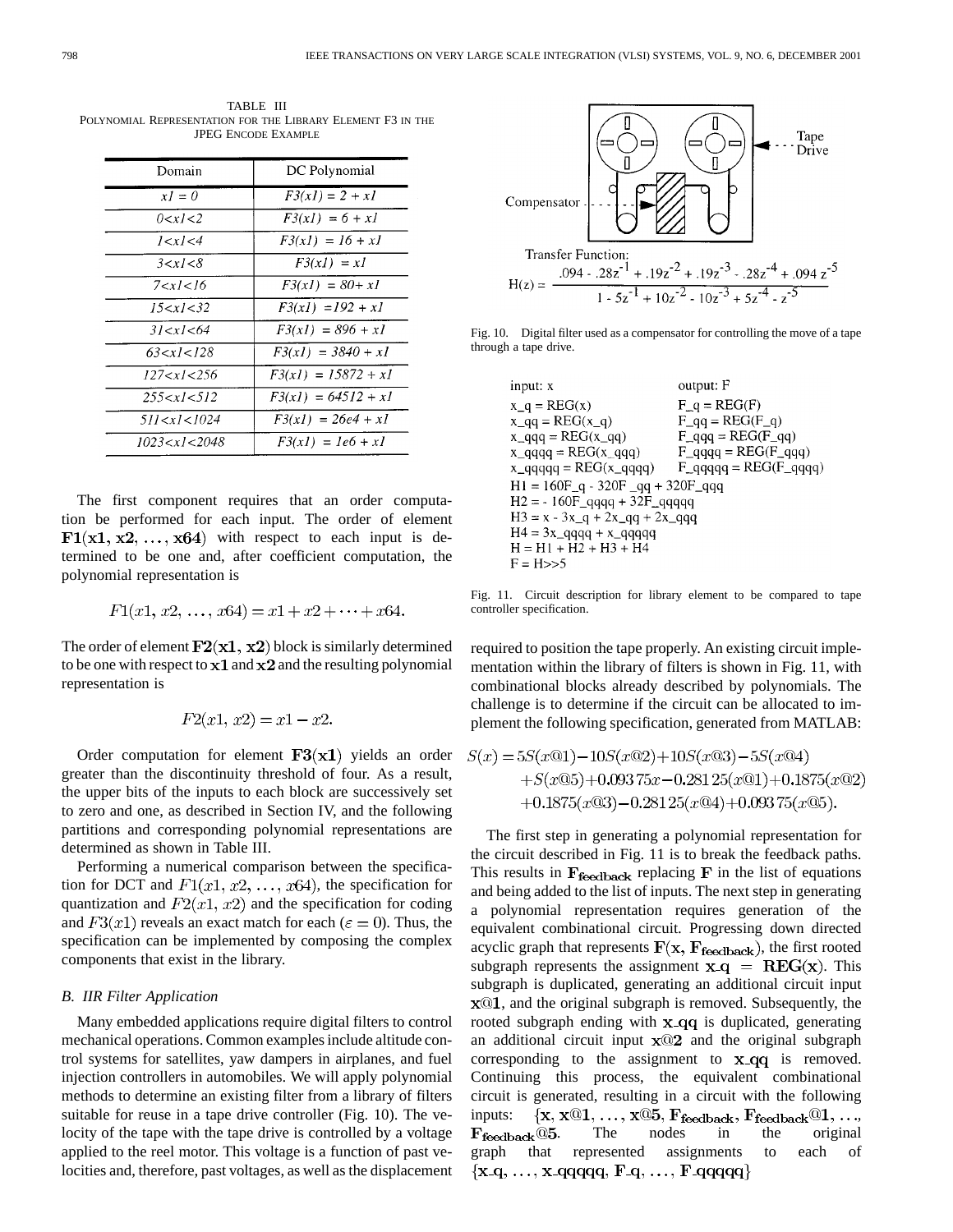were removed as they have been replaced by  $\{x@1,\ldots,x@5,\ \mathbf{F_{feedback}@1,\ldots},\ \mathbf{F_{feedback}@5}\}.$  The complete set of resulting equations is

$$
H1 = 160F_{feedback}@1 - 320F_{feedback}@2+ 320F_{feedback}@3H2 = -160F_{feedback}@4 + 32F_{feedback}@5H3 = x - 3x@1 + 2x@2 + 2x@3H4 = 3x@4 + x@5H = H1 + H2 + H3 + H4F = H \gg 5.
$$

At this point, the circuit description has no feedback paths and no registers.

Order computation with respect to each of  $\{\mathbf F_{\text{feedback}},\mathbf F_{\text{feedback}}@1,\dots,\mathbf F_{\text{feedback}}@5\}$ results in an order of one for each input. However, the order of the circuit with respect to each of  $\{x, x@1, \ldots, x@5\}$  is very large, indicating that a representation of an approximation of this circuit will be more efficient. Computation of  $\mathbf{F}(\mathbf{x} + \mathbf{1}, \mathbf{x} \odot \mathbf{1}, \ldots) - \mathbf{F}(\mathbf{x}, \mathbf{x} \odot \mathbf{1}, \ldots)$  reveals that  $-1$  <  $F(x + 1, x \odot 1, ...) - F(x, x \odot 1, ...)$  < 1. A similar result is determined for  $\mathbf{x@1}, \ldots, \mathbf{x@5}$ . Thus, the term that each of  $\{x, x@1, \ldots, x@5\}$  contributes to the polynomial representation of the circuit can be represented by an approximation of order one, of the form  $x(\text{Encode}(\mathbf{F}(11.11) - \mathbf{F}(0))) / 2^n$ . Following the error quantification steps outlined in Section VII, the bound on the error contributed by approximating each term of the polynomial that contains one of  $\{x, x@1, \ldots, x@5\}$ is  $-0.968 < \Delta < 0.968$ . After performing coefficient computation, the following polynomial representation for the circuit is determined

$$
F(x) = 5F_{\text{feedback}}(x@1) - 10F_{\text{feedback}}(x@2) + 10F_{\text{feedback}}(x@3) - 5F_{\text{feedback}}(x@4) + F_{\text{feedback}}(x@5) + 0.093749x - 0.281246(x@1) + 0.18749(x@2) + 0.18749(x@3) - 0.281246(x@4) + 0.093749(x@5).
$$

After closing the loop by setting  $\mathbf{F}_{\text{feedback}} = \mathbf{F}$ , the specification  $S(x)$  and implementation  $F(x)$  can be compared by comparing their representative polynomials. The coefficients of  $S(x)$  and  $F(x)$  do not match exactly due to the approximation of  $F(x)$ , but are the same within  $10^{-4}$ . Thus, the existing component can be allocated to implement the specification if the circuit tolerance of  $10^{-4}$  is acceptable.

## XI. EXPERIMENTAL RESULTS

To quantify the performance of order computation, a combinational multiplier with input lengths ranging from 4 to 64 bits, was constructed out of combinational 4-bit multipliers, and the polynomial representation determined. Multiplier logic was synthesized from Verilog to construct the Boolean equations that implement the Synopsys DesignWare multiplier. These equations were then ported to the Cal-2.0 BDD package

| Word Sizes | Logic Ops | Exec. Time |
|------------|-----------|------------|
|            | 2003207   | 0.41s      |
|            | 8012236   | 1.34       |
| 16         | 32050480  | 4.76       |
| 32         | 128197824 | 19.31      |
| 64         | 512783104 | 79.30      |
|            |           |            |



| Accumulator<br><b>Stages</b> | Number of<br>Registers | Exec. Time |
|------------------------------|------------------------|------------|
|                              | 16                     | 7.76s      |
|                              | 32                     | 25.84      |
|                              | 48                     | 79.47      |
|                              | 64                     | 177.50     |
|                              | ጸበ                     | 326.19     |

(c)

| Word Sizes | Exec. Time | Circuit  | Approx. |
|------------|------------|----------|---------|
|            | 0.01s      | Function | Error   |
| 8          | 0.05       | x/8      | 0.87    |
| 16         | 0.19       | x/4      | 0.75    |
| 32         | 1.11       | x/2      | 0.50    |
| 64         | 9.14       | 3x/4     | 1.75    |
| 128        | 76.80      | 7x/8     | 1.87    |
|            | (d)        |          | (e)     |

Fig. 12. (a) Execution time required to determine  $F(x, y) = xy$  is of linear complexity with respect to  $x$  and  $y$ . (b) Graph of execution times in Fig. 10(a). (c) Execution time required for register removal on 16 bit accumulators. (d) Execution time for determining an approximation to the function  $x/2$ . (e) Accuracy of approximation for several 16-bit functions.

which was used to perform BDD operations. Experiments were performed on a 200 MHz R4400 Indy Workstation with 256 MB of memory.

The time required to determine the order of this circuit is shown in Fig. 12(a) and, for the 64-bit multiplier, the order was computed in under 80 s. Note that by using the complexity reduction methods from Section IX, order computation was performed on successive 4-bit chunks of each input word. This yielded a maximum BDD size of 61 nodes which fit completely in the 16 KB cache.

As expected, execution time varied with the square of the size of the input word. This is due to the function  $\mathbf{F}(\mathbf{x}, \mathbf{y})$  being of